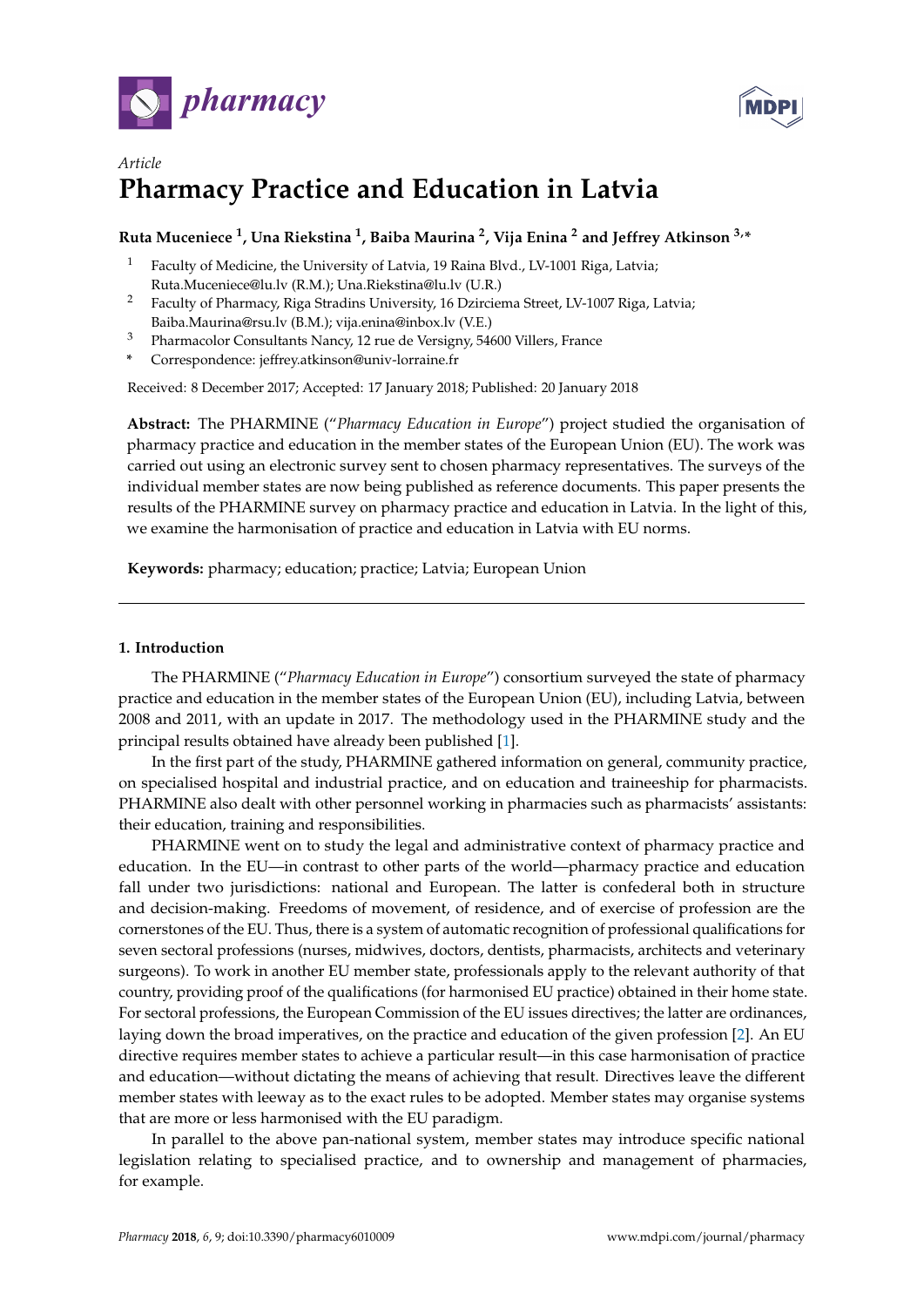This paper looks at how EU legislation impacts on pharmacy practice and education in Latvia.

Pharmacy education and training in Europe is also influenced by the Bologna agreement on the harmonization of European degree courses, and student and staff exchange [\[3\]](#page-16-2). The Bologna agreement, signed by the education ministers of the governments of the European Higher Education Area (48 members including the 28 EU member states), proposes recommendations that are not legally binding. They include a harmonised structure for all university degrees (including pharmacy) with a bachelor (3 years) followed by a master's (2 years) degree. Here, the Bologna agreement is in opposition to the EU directive. The latter requires a five-year, "tunnel" degree structure for pharmacy, i.e., a degree course that offers no possibility for intermediate entry or exit after (successful) accomplishment of a three-year bachelor period. The idea behind the Bologna recommendation on degree structure is to improve student mobility. Mobility is also behind other Bologna recommendations such as the development of tools to promote student exchange programmes like the European Credit Transfer and Accumulation System (ECTS). This provides credits to students for defined learning outcomes and their associated workload. ECTS are coupled with the Diploma Supplement that describes the nature, level, context, content and status of the studies that were successfully completed by a student at a given university. This system allows students to validate studies carried out at their host university by their home university.

This paper looks at how the Bologna process has developed in Latvian universities. It is particularly interesting to examine how this affects education and practice in a country, Latvia, that has recently joined the EU (2004).

<span id="page-1-0"></span>In order to place pharmacy practice within the general health situation in Latvia compared to the EU, it can be noted that life expectancy at birth (Table [1\)](#page-1-0) in Latvia is lower than (males) or equal to (females) the EU average of 79.4 years. Healthy life expectancy (EU average 70.2 years) is much lower in males and slightly lower in females. Furthermore, expenditure on health is much lower than the EU average (\$3611 per capita).

| <b>Total Population</b>                      | 1,970,000 |
|----------------------------------------------|-----------|
| Life expectancy at birth $m/f$ (years)       | 70/79     |
| Healthy life expectancy at birth m/f (years) | 58/68     |
| Total expenditure on health per capita       | \$940     |

## **Table 1.** Health statistics for Latvia [\[4](#page-16-3)[,5\]](#page-16-4).

#### **2. Design**

Information was obtained from two pharmacy departments in Latvia: the University of Latvia (UL, Ruta Muceniece and Una Riekstina) and Riga Stradins University (RSU, Baiba Maurina and Vija Enina), which replied to questions on:

- pharmacy;
	- $\circ$  practice (community, hospital and industrial);
	- $\circ$  legislation;<br> $\circ$  education a
	- education and training;
- harmonisation with the EU sectoral directive on pharmacy;
- harmonisation with the Bologna recommendations (organisation of the degree course with the existence or not of a bachelor/master's structure, implementation of ECTS and the Erasmus programme on student and staff exchange [\[6\]](#page-16-5).

An electronic survey methodology was used and data was collected in 2010 and revised in 2017. We attempted at all times to collect objective data.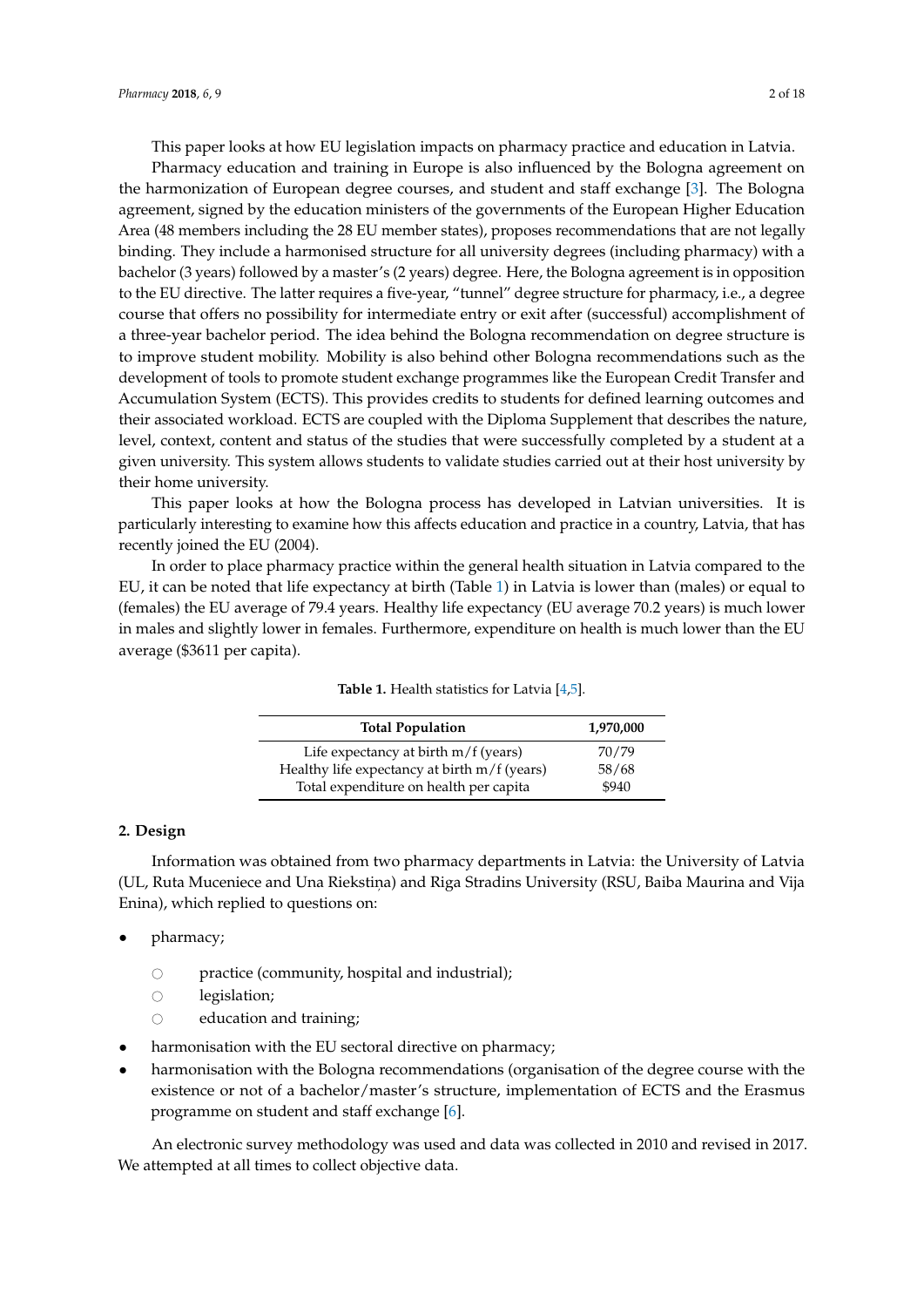The information is presented in the form of tables in order to facilitate legibility. This type of presentation was developed in association with the journal's editorial board and has been described in detail in a previous publication [\[7\]](#page-16-6). This format will ease the comparison of different EU countries by students and staff envisaging exchange programmes, and by researchers in pharmacy education and practice.

# **3. Evaluation and Assessment**

## *3.1. Organisation of the Activities of Pharmacists, Professional Bodies*

<span id="page-2-0"></span>Table [2](#page-2-0) provides details of the numbers and activities of community pharmacists and pharmacies in Latvia. Items are expounded in the "comments" column.

| Item                                                                                                                 | <b>Numbers</b> | Comments                                                                                                                                                                                                                                                                                                                                                                                                                                              |
|----------------------------------------------------------------------------------------------------------------------|----------------|-------------------------------------------------------------------------------------------------------------------------------------------------------------------------------------------------------------------------------------------------------------------------------------------------------------------------------------------------------------------------------------------------------------------------------------------------------|
| Pharmacists                                                                                                          | 2111           | Data from October 2017.<br>$1,970,000$ inhabitants/2111 comm. pharmacists = $933$<br>inhabitants/pharmacist                                                                                                                                                                                                                                                                                                                                           |
| Pharmacies                                                                                                           | 810            | Inhabitants/pharmacy: 2432<br>Pharmacists/pharmacy: 2.61                                                                                                                                                                                                                                                                                                                                                                                              |
|                                                                                                                      |                | The competencies of community pharmacists are:                                                                                                                                                                                                                                                                                                                                                                                                        |
| Competences and<br>roles of community<br>pharmacists                                                                 |                | supplying prescription medicines;<br>a.<br>managing medicines for some ailments;<br>b.<br>giving advice on medicines;<br>c.<br>d.<br>screening services (blood cholesterol, glucose, pressure, etc.).                                                                                                                                                                                                                                                 |
| Is ownership of a<br>community<br>pharmacy limited to<br>pharmacists?                                                |                | Currently ownership is not limited to pharmacists.<br>According to the Latvian Pharmacy Law [12] a pharmacy may be<br>established in the form of a:                                                                                                                                                                                                                                                                                                   |
|                                                                                                                      | No             | pharmacist's practice;<br>joint practice (a civil law company);<br>capitalised company.                                                                                                                                                                                                                                                                                                                                                               |
|                                                                                                                      |                | When delivering pharmaceutical care in a pharmacy owned by a local<br>government or a person who is not a pharmacist, the respective person<br>shall enter into a contract with a certified pharmacist.<br>An in-patient medical treatment institution or a daytime hospital may<br>open a closed type of pharmacy.<br>A pharmacy in the form of a capital company may operate if at least<br>one of the following conditions has been complied with: |
|                                                                                                                      |                | no less than 50% of the shares in the capital company are owned<br>by a pharmacist;<br>no less than one half of the members of the management board of<br>the capital company are certified pharmacists.                                                                                                                                                                                                                                              |
| Rules on<br>geographical<br>distribution of<br>pharmacies?                                                           | Yes            | 1 pharmacy per 2000 inhabitants; at least 500 m between each pharmacy<br>that has an extemporaneous dispensing and/or a 24-h duty<br>pharmacy service.<br>An affiliate cannot be less than 5 km from the main pharmacy [17].                                                                                                                                                                                                                          |
| Are drugs and health<br>care products<br>available to the<br>general public by<br>channels other than<br>pharmacies? | Yes            | It is possible to buy food supplements, hygiene products, and medical<br>devices in specialised shops.                                                                                                                                                                                                                                                                                                                                                |
|                                                                                                                      | No             | All medicines, bandages, specific plasters (silicon etc.) are available<br>only in pharmacies.                                                                                                                                                                                                                                                                                                                                                        |
|                                                                                                                      | Yes            | There is one e-pharmacy in Latvia. http://www.webaptieka.lv/en/<br>(opened November 2017). It is possible for customers from other EU<br>countries to order non-prescription medicines and other products from<br>this e-pharmacy.                                                                                                                                                                                                                    |

| Table 2. Numbers and activities of Latvian community pharmacists and pharmacies $[8-17]$ . |
|--------------------------------------------------------------------------------------------|
|--------------------------------------------------------------------------------------------|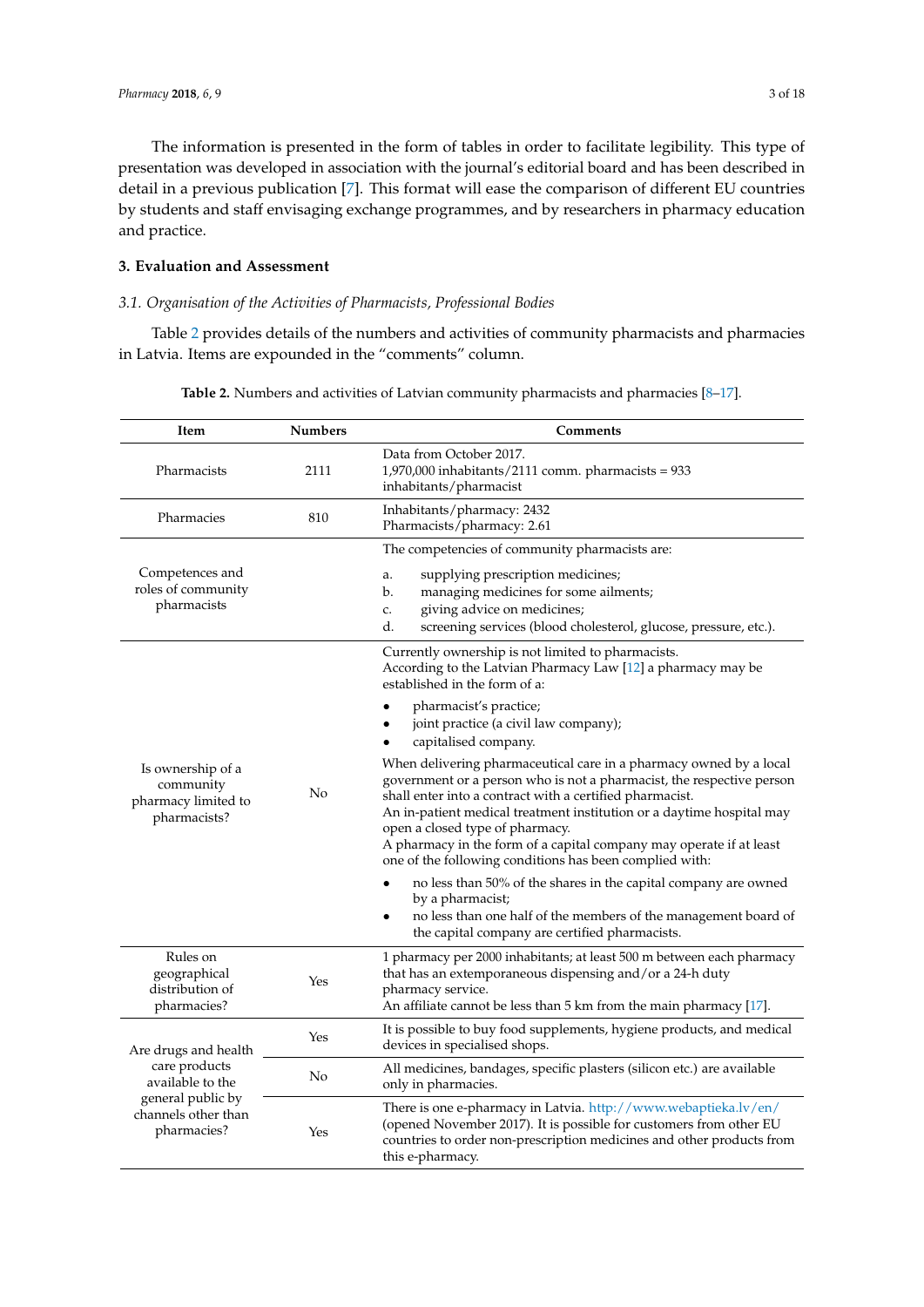The data in Table [2](#page-2-0) shows that compared to the EU linear regression estimation (for definition and calculation see Reference [\[1\]](#page-16-0)), the ratio of the actual number of community pharmacists in Latvia (/population) compared to the linear regression estimation for Latvia = 1.09. Thus, the number of pharmacists per population is similar to the EU norm. The same comparison for community pharmacies produces a ratio of 1.24, above the EU norm. The use of the linear regression estimation is based on the following. Results here and elsewhere are not normal in distribution but highly skewed [\[1\]](#page-16-0). Skewness was due to the uneven distribution of population in the EU. A small proportion of the population of the EU lives in 18 smaller countries: Austria, Belgium, Bulgaria, Croatia, the Czech Republic, Denmark, Estonia, Finland, Greece, Hungary, Ireland, Latvia, Lithuania, Malta, Portugal, Slovakia, Slovenia and Sweden, and the larger proportion in 8 larger countries: France, Germany, Italy, the Netherlands, Poland, Romania, Spain and the United Kingdom. In countries with a larger population, the numbers of pharmacists, etc. are greater. As the number of countries with a small population is large this leads to skewness in the distribution. Therefore, we used an EU linear regression estimation to compare the data for a given country with the EU average. This was calculated taking the numbers of pharmacists, etc. as the dependent variable with the population as the independent variable. The reported number for the country was expressed as a ratio of the number estimated from this linear regression. As the comparison is now with transformed (corrected for population) data that are originally skewed, parametric tests such as the *t*-test with *p* values are not given.

The activities and occupations of pharmacists in Latvia are similar to those of community pharmacists in other EU member states [\[1\]](#page-16-0); a specificity of Latvia is the existence of internet pharmacy practice.

Table [3](#page-4-0) provides details of the numbers and activities of persons other than pharmacists working in pharmacies in Latvia.

Pharmacists' assistants work under the supervision of the pharmacist. The legal definition of the profession states: "A pharmacist's assistant is a health care provider, a specialist who works in pharmacies under the supervision of a pharmacist, and independently may sell health care or body care products, prepares drugs for individual doctor prescriptions or medical institution written requests (extemporal drugs). A pharmacist's assistant works in wholesale markets and medicines manufacturing plants and carries out duties according to the specifics of the work" [\[12\]](#page-16-9). The training and functions of pharmacists' assistants are harmonised with those in other EU member states [\[1\]](#page-16-0).

| Item                                                                     | <b>Numbers</b> | <b>Comments</b>                                                                                                                                                                                                                                                       |
|--------------------------------------------------------------------------|----------------|-----------------------------------------------------------------------------------------------------------------------------------------------------------------------------------------------------------------------------------------------------------------------|
| Are persons other than<br>pharmacists involved in<br>community practice? | Yes            | Pharmacists' assistants with a college education.                                                                                                                                                                                                                     |
|                                                                          | 1601 (2017)    | This is a regulated profession with a diploma based on the European<br>Council Directive 92/51/EEC [18] on a second general system for the<br>recognition of professional education and training.                                                                     |
| Their numbers                                                            |                | Pharmacy students, medical students and nurses who have not<br>completed their higher-education institution (HEI) course, can be<br>employed as technicians, i.e., support staff at a pharmacy. Such<br>technicians are not registered and their number is not known. |
| Organisations providing                                                  |                | Pharmacists' assistants are trained at Riga 1st medical college (RMC)<br>and (since 2016) at the Red Cross Medical College (RCMC) where the<br>first 28 students matriculated in 2016. RCMC is an institution under the<br>supervision of RSU.                        |
| and validating education<br>and training                                 |                | The programme lasts 2.5 years.                                                                                                                                                                                                                                        |
|                                                                          |                | All programs are recognized by the Latvian Accreditation Centre<br>(Higher Education Quality Evaluation Centre (HEQEC)) and evaluated<br>by national and foreign experts [19].                                                                                        |

**Table 3.** Numbers and activities of other personnel working in pharmacies in Latvia.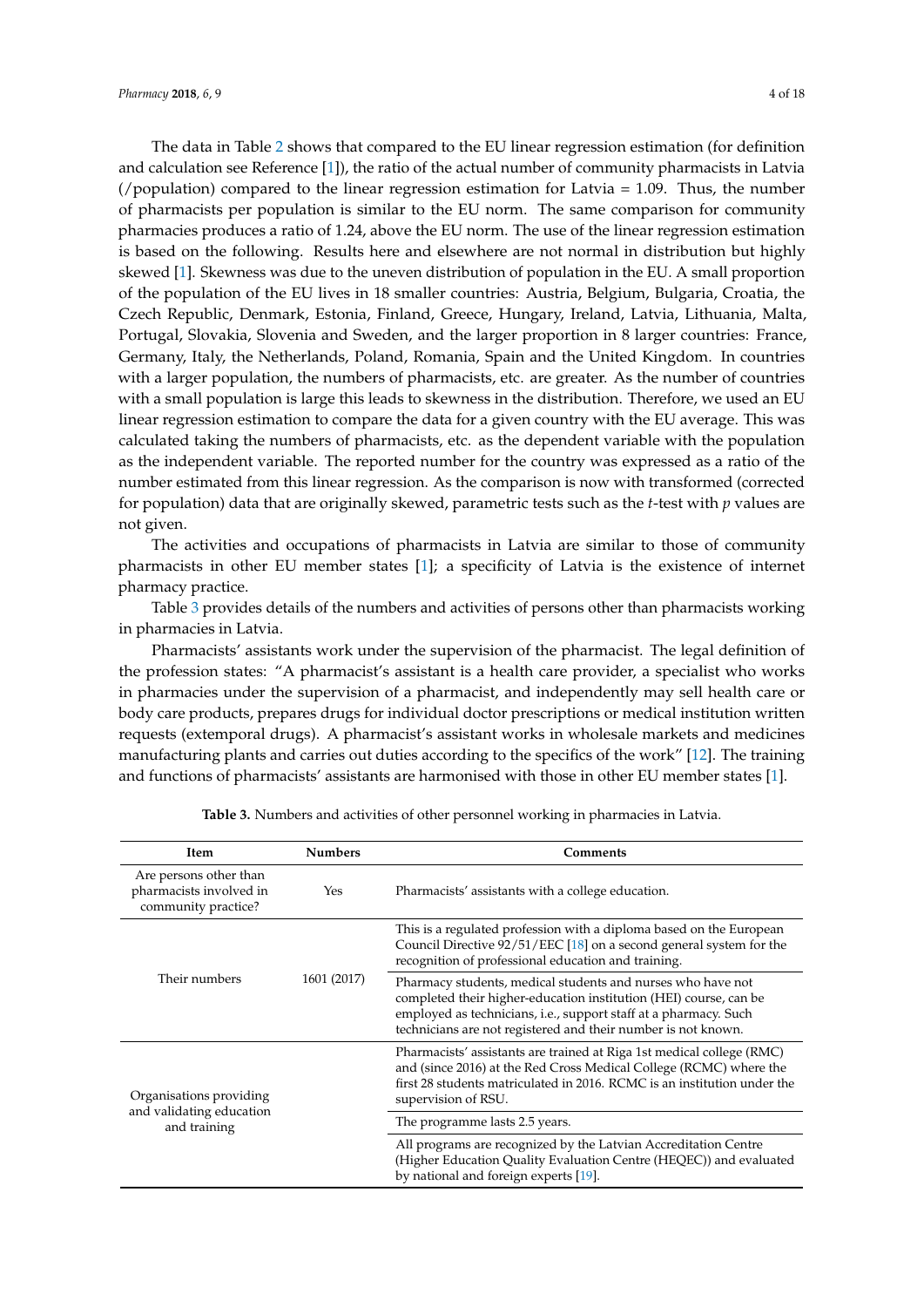<span id="page-4-0"></span>

| <b>Item</b>           | <b>Numbers</b> | Comments                                                                                                                                                                                                                                                                                                                                                                                                                                                                                                                 |
|-----------------------|----------------|--------------------------------------------------------------------------------------------------------------------------------------------------------------------------------------------------------------------------------------------------------------------------------------------------------------------------------------------------------------------------------------------------------------------------------------------------------------------------------------------------------------------------|
| Subject areas         |                | RMC:<br>CHEMISCI 240 h<br>PHYSMATH 0<br>BIOLSCI 274 h<br>PHARMTECH 440 h<br>MEDISCI 840 h<br>LAWSOC 200 h<br>GENERIC 760 (including traineeship in a pharmacy)<br>ELECTIVE 200 h<br>(For abbreviations see Reference [1]).<br>The course has theoretical courses (1268 h), and personal work (1686 h).<br>RCMC:<br>CHEMISCI 180 h<br>PHYSMATH 72 h<br>BIOLSCI 72 h<br>PHARMTECH 172 h<br>MEDISCI 654 h<br>LAWSOC 116 h<br>GENERIC 728 (including traineeship)<br>ELECTIVE 64 h<br>(For abbreviations see Reference [1]). |
| Competences and roles |                | Extemporaneous drug preparation.<br>$\bullet$<br>Dispensing of non-prescription medicines under the guidance of<br>a pharmacist.<br>Dispensing of hygienic and cosmetic products.                                                                                                                                                                                                                                                                                                                                        |

**Table 3.** *Cont.*

Turning to specialisation in pharmacy practice, Table [4](#page-4-1) provides details of the numbers and activities of hospital pharmacists in Latvia.

<span id="page-4-1"></span>

| Item                                                | <b>Numbers</b> | Comments                                                                                                                                                                                                                                                                                                                                                                                                                                                                                                                                                                 |
|-----------------------------------------------------|----------------|--------------------------------------------------------------------------------------------------------------------------------------------------------------------------------------------------------------------------------------------------------------------------------------------------------------------------------------------------------------------------------------------------------------------------------------------------------------------------------------------------------------------------------------------------------------------------|
|                                                     |                | There are approximately 31 hospital pharmacies in Latvia.                                                                                                                                                                                                                                                                                                                                                                                                                                                                                                                |
| Does such a<br>function exist?                      | Yes            | Pharmacists working in hospitals have the same status as those working in<br>community pharmacies. In general, hospital pharmacists do not have a<br>specialised education but are simply pharmacists who work at hospital<br>pharmacies. Thus, their title is defined by their place of work. Clinical<br>pharmacists are defined by their education and function. Only 3 clinical<br>pharmacists are at present working in hospital pharmacies. They receive a<br>special education and are graduates of the clinical pharmacy master's<br>degree program at RSU [20]. |
| Number of hospital<br>pharmacists                   | 83             | Pharmacists working at hospital pharmacies and those working at<br>community pharmacies are registered in one single register. There are<br>approximately 2111 registered pharmacists, of whom 83 pharmacists (and<br>34 pharmacists' assistants) work in hospital pharmacies.                                                                                                                                                                                                                                                                                           |
|                                                     |                | There is a specific section for hospital pharmacists within the Latvian<br>Pharmacists' Society, and approximately 117 persons (83 pharmacists and<br>34 pharmacists' assistants) are members of this section. The Latvian<br>Pharmacists' Society is a member of the European Association of Hospital<br>Pharmacists EAHP [21].                                                                                                                                                                                                                                         |
| Competences and<br>roles of hospital<br>pharmacists |                | Purchasing of drugs and medical material.<br>Unit-dose drug distribution.<br>Production of patient-specific medicines (e.g., cytotoxic preparations).                                                                                                                                                                                                                                                                                                                                                                                                                    |

**Table 4.** Numbers and activities of hospital pharmacies and pharmacists.

The number of pharmacists working in hospitals is similar to the EU average. The ratio of the actual number compared to the linear regression estimation is 1.23, (for definition and calculation see Reference [\[1\]](#page-16-0)). The ratio for hospital pharmacies compared to the EU average is 0.82.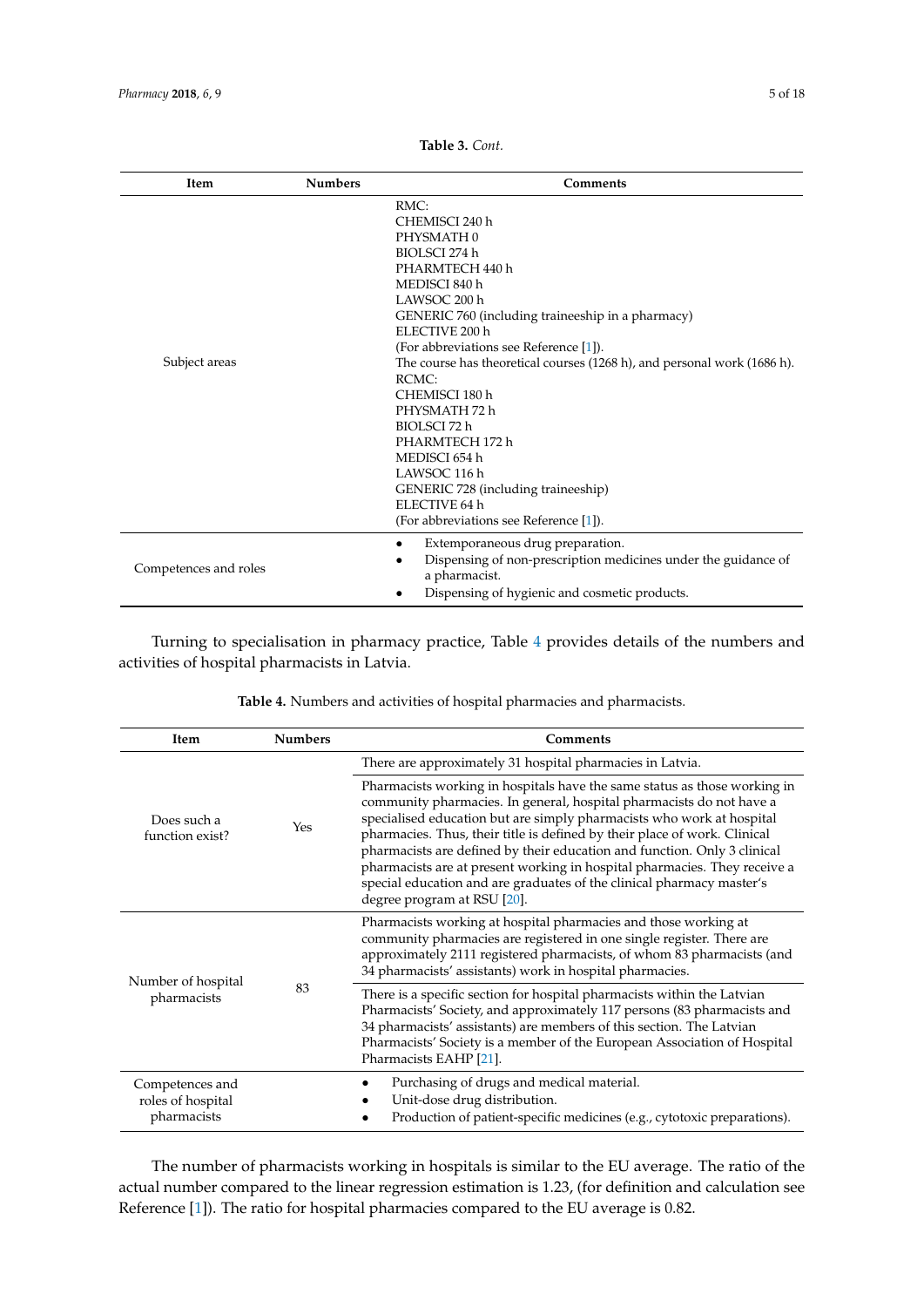Table [5](#page-5-0) provides details of the numbers and activities of industrial pharmacists and pharmacists in other sectors, in Latvia.

<span id="page-5-0"></span>

| Item                                                                  | Numbers | Comments                                                                                                                                                                                                                                                                                                                                                                                                                                                                                                                                                                                                                                                                                                                                                                                                                                                                                                                                                                                                                                                                                                              |
|-----------------------------------------------------------------------|---------|-----------------------------------------------------------------------------------------------------------------------------------------------------------------------------------------------------------------------------------------------------------------------------------------------------------------------------------------------------------------------------------------------------------------------------------------------------------------------------------------------------------------------------------------------------------------------------------------------------------------------------------------------------------------------------------------------------------------------------------------------------------------------------------------------------------------------------------------------------------------------------------------------------------------------------------------------------------------------------------------------------------------------------------------------------------------------------------------------------------------------|
|                                                                       |         | <b>Industrial Pharmacy and Pharmacists</b>                                                                                                                                                                                                                                                                                                                                                                                                                                                                                                                                                                                                                                                                                                                                                                                                                                                                                                                                                                                                                                                                            |
| Pharmaceutical<br>research and<br>development (R&D)<br>and production |         | Approximately 100 representative offices of foreign drug manufacturers were<br>registered in Latvia, together with 29 local drug manufacturers and 84 drug<br>wholesalers (2016) [22].<br>There are 84 drug wholesalers; the 5–6 larger companies have a licence to repack<br>medicines or to label according to good manufacturing practice (GMP) [14]. The<br>Latvian medicine manufacturers' market makes up 4.7% of the total medicine<br>market [23].<br>The largest local generic producers are:<br>Grindex: https://grindeks.eu/<br>Olainfarm: http://www.olainfarm.lv/eng/<br>LMP: http://www.lmp.lv/eng/products.php<br>Pharmidea: http://www.pharmidea.lv/en/home/<br>Silvanols: http://www.silvanols.lv/<br>Olainfarm and Grindex are also licensed to produce and export original medicines.<br>Pharmaceutical sales were $\epsilon$ 375 million (2016), in 2015 imports of $\epsilon$ 510 and exports of                                                                                                                                                                                                 |
| Number of<br>pharmacists<br>working in industry                       | 200-300 | €332 million [24]. There is, thus, net importation of pharmaceuticals.<br>1971 (2017) persons work in the Latvian pharmaceutical industry [24].<br>Approximately 200–300 pharmacists are working in the industry but there are no<br>statistics in Latvia as registration is not required. 69 persons are members of the<br>Industrial Pharmacists' Section (IPS) section of the Pharmacists Society of Latvia (IPS)<br>Industrial pharmacists are represented by the IPS [13]. IPS has been a member of the<br>European Industrial Pharmacists' Group (EIPG) since 2007 [25].                                                                                                                                                                                                                                                                                                                                                                                                                                                                                                                                        |
| Competences<br>and roles                                              |         | Industrial pharmacists work together with health authorities in:<br>drug laboratories;<br>agencies (registration, expertise, etc.);<br>production (qualified person (QP), etc.);<br>representative offices;<br>drug wholesalers (QP, responsible persons, etc.).<br>Researchers with a scientific doctoral degree working in drug laboratories are not<br>included in the register of pharmacists and are not called industrial pharmacists.<br>A pharmacy degree is not obligatory for employment in R&D laboratories. Some<br>pharmacy graduates may work in preclinical research, but again they are not<br>registered and certified pharmacists.<br>Since 2015 there has been specialisation in Industrial Pharmacy delivered as a joint<br>programme between RSU and Riga Technical University.<br>Generally, pharmacists in industry have one of the following posts:<br>pre-clinical drug evaluation (safety and efficacy);<br>(exceptionally) clinical drug evaluation;<br>marketing;<br>distribution;<br>medical devices;<br>cosmetology;<br>drug evaluation and registration (governmental and industrial). |
|                                                                       |         | <b>Pharmacists Working in Other Sectors</b>                                                                                                                                                                                                                                                                                                                                                                                                                                                                                                                                                                                                                                                                                                                                                                                                                                                                                                                                                                                                                                                                           |
| Sectors in which<br>pharmacists are<br>employed                       |         | Pharmacists are employed by the national health authorities and in public sector<br>agencies (e.g., the the drug pricing agency National Health Service (NHS) of Latvia,<br>Health Inspectorate of Latvia, State Agency of Medicines of Latvia working on<br>expertise of medicine dossiers and registration, and in veterinary and agriculture<br>departments, forensics, etc.).<br>Others are employed in the private sector in different areas (laboratories,<br>representative offices for foreign drug firms, medical journalism, etc.).<br>Some are employed by the HEIs.                                                                                                                                                                                                                                                                                                                                                                                                                                                                                                                                       |
| Competences and<br>roles in other<br>sectors                          |         | Education and training, research, management, control, production, consulting, drug<br>evaluation and registration.                                                                                                                                                                                                                                                                                                                                                                                                                                                                                                                                                                                                                                                                                                                                                                                                                                                                                                                                                                                                   |

**Table 5.** Numbers and activities of industrial pharmacists and pharmacists in other sectors.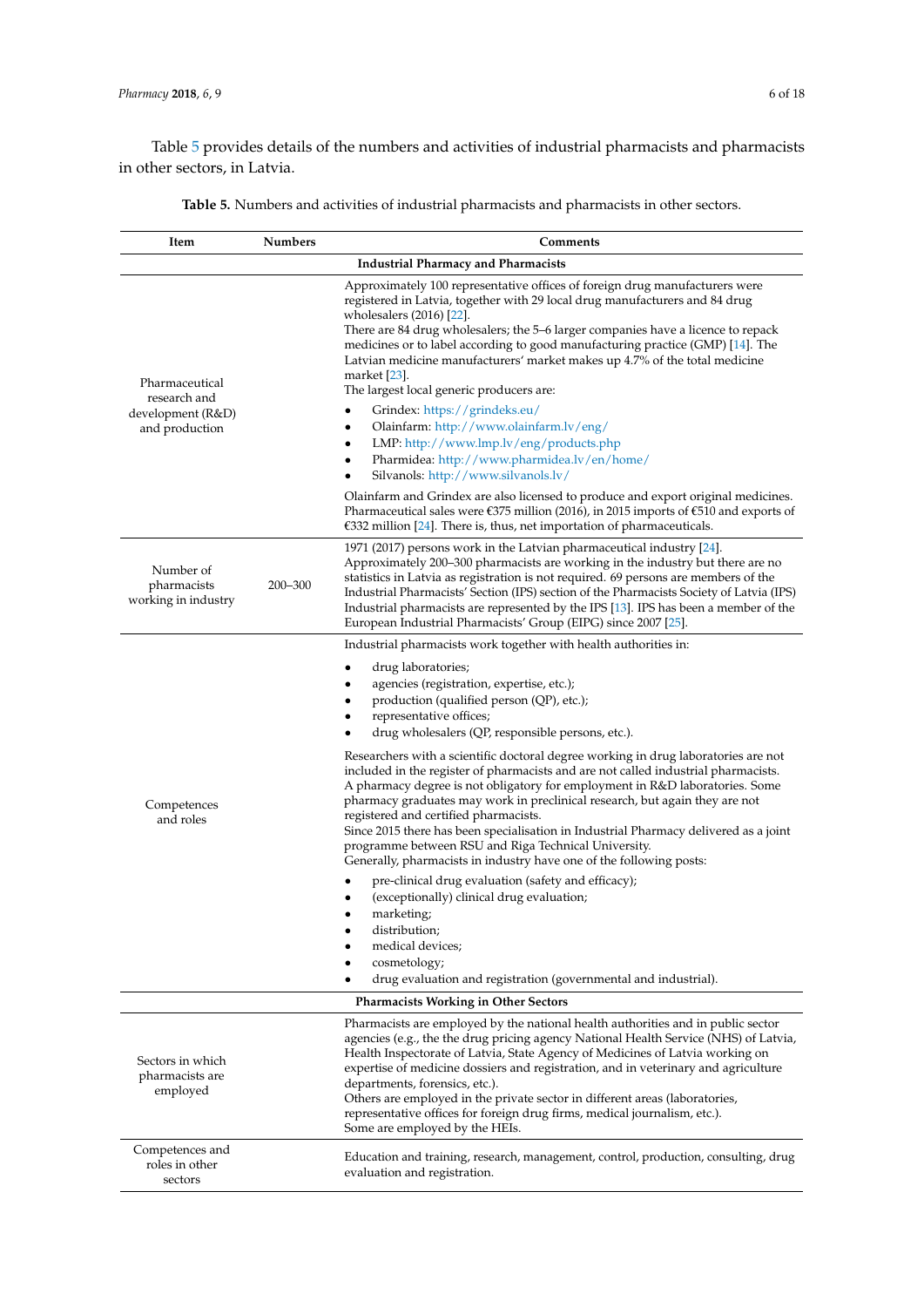Industrial pharmacists in Latvia have similar practices and duties to those in other EU countries [\[1\]](#page-16-0). As accurate numbers of industrial pharmacists were not available for most European countries, a comparison with the EU average is not possible. The pharmaceutical market is loss-making in that imports are greater than exports. In 2015, the pharmaceutical trade balance was negative in the majority (16/28) of EU countries including Latvia [\[24\]](#page-16-17). The Latvian figure of −€178 million is far less than in some other member states such as Spain (−€2892 million) and Italy (−€2320 million). Other comparisons can be found in Reference [\[24\]](#page-16-17). This situation is relatively stable as figures for 2008 [\[24\]](#page-16-17) show that 15/27 EU countries have a negative pharmaceutical trade balance with Latvia at −€160 million, Spain at −€1710 million and Italy at −€1714 million.

Table [6](#page-6-0) provides information on professional associations for pharmacists in Latvia.

<span id="page-6-0"></span>

| <b>Item</b>                                                          |     | Comments                                                                                                                                                                                                                                                                                                                                                                                          |
|----------------------------------------------------------------------|-----|---------------------------------------------------------------------------------------------------------------------------------------------------------------------------------------------------------------------------------------------------------------------------------------------------------------------------------------------------------------------------------------------------|
| Registration of<br>pharmacists                                       | Yes | The Pharmacists' Society of Latvia (PhSL) is the only professional organisation in<br>Latvia representing pharmacists and is responsible for the registration of<br>pharmacists and pharmacists' assistants [8]. The Latvian government also<br>authorises the PhSL to perform the certification of pharmacists. This is obligatory<br>for pharmacy managers but voluntary for other pharmacists. |
| Creation of pharmacies<br>and control of<br>territorial distribution | No  | The creation of community pharmacies is under the responsibility of the licensing<br>section of the State Agency of Medicines [14]; the territorial distribution of<br>pharmacies follows the rules of the Cabinet of Ministers controlled by the Health<br>Inspectorate.                                                                                                                         |
| Ethical and other<br>aspects of professional<br>conduct              | Yes | There is an ethical code for pharmacists issued by the PhSL. The society has an<br>ethical commission; their decision is irrevocable. Sanctions are: instruction,<br>notification or annulment of the pharmacist certificate. For the pharmacy manager<br>and owner, this implies penalties.                                                                                                      |
| Quality assurance and<br>validation of university<br>courses         | Yes | During the programme accreditation (and re-accreditation) by LATAK (Latvian<br>National Accreditation Bureau) [26] an expert representative of the PhSL is invited.<br>The PhSL has an educational section.<br>They collaborate with both UL and RSU.                                                                                                                                             |

### **Table 6.** Professional associations for pharmacists in Latvia.

#### *3.2. Pharmacy Faculties, Students, and Courses*

Table [7](#page-8-0) provides details of pharmacy higher-education institutions (HEIs), staff and students in Latvia.

Comparison to the EU average for ratios such as students/staff is difficult given the Latvian situation in which both staff and students can be either full-time or part-time and staff may be attached to the pharmacy department or to another university department.

|  |  | Table 7. Pharmacy higher education institutions (HEIs), staff, and students in Latvia [27]. |  |  |
|--|--|---------------------------------------------------------------------------------------------|--|--|
|--|--|---------------------------------------------------------------------------------------------|--|--|

| <b>Item</b>                             | Number  | Comments                                                                                                                                                                                                                |
|-----------------------------------------|---------|-------------------------------------------------------------------------------------------------------------------------------------------------------------------------------------------------------------------------|
| Number of<br>pharmacy HEIs in<br>Latvia | $2 + 2$ | Universities: University of Latvia (UL)<br>RSU (RSU)<br>Colleges for pharmacists' assistants (see Table 3 and $[26]$ ):<br>Riga Medical College No.1 (RMC)<br>Red Cross Medical College (RCMC) of RSU (since 2016–2017) |
| Public pharmacy<br><b>HEIs</b>          |         | There are no private pharmacy HEIs in Latvia.                                                                                                                                                                           |
| Faculty<br>attachment                   |         | UL: medicine<br>RSU: independent.                                                                                                                                                                                       |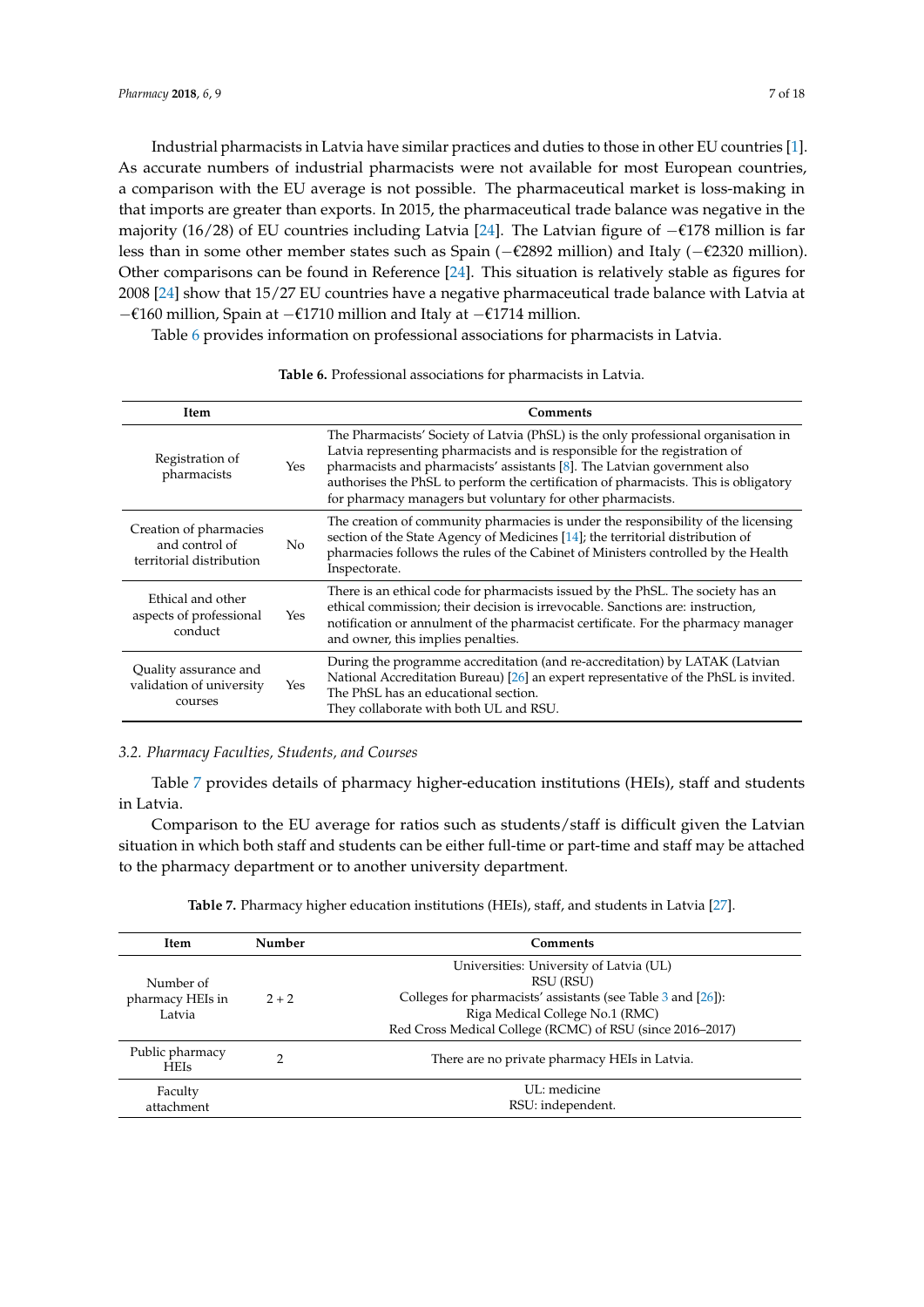| Table 7. Cont. |
|----------------|
|----------------|

| Item                                                          | Number                   | Comments                                                                                                                                                                                                                                                                                                                                                                                                                                                                                                                                                                                                                                                                                                                                                                                                                                                                                                                                                                                                                                                                        |
|---------------------------------------------------------------|--------------------------|---------------------------------------------------------------------------------------------------------------------------------------------------------------------------------------------------------------------------------------------------------------------------------------------------------------------------------------------------------------------------------------------------------------------------------------------------------------------------------------------------------------------------------------------------------------------------------------------------------------------------------------------------------------------------------------------------------------------------------------------------------------------------------------------------------------------------------------------------------------------------------------------------------------------------------------------------------------------------------------------------------------------------------------------------------------------------------|
| Do HEIs offer<br>bachelor and<br>master degrees?              |                          | In both the main HEIs there is a 5-year degree.<br>UL: the master's degree programme in pharmacy is a continuation of the<br>pharmacy bachelor programme (model 3 years + 2 years).<br>RSU: three programmes are related to pharmacy:                                                                                                                                                                                                                                                                                                                                                                                                                                                                                                                                                                                                                                                                                                                                                                                                                                           |
|                                                               | UL: yes<br>RSU: no       | 1.<br>professional study programme in Pharmacy (5 years). Following the<br>professional programme, students acquire a pharmacist's degree equivalent<br>to a master's degree allowing them to work in a pharmacy;<br>2.<br>professional study programme for master's degree in Health Care (2.5 years)<br>(sub-division-clinical pharmacy);<br>3.<br>professional study programme in Industrial Pharmacy (1.5 years) leading to<br>an Industrial Pharmacist's professional qualification (RSU and Riga Technical<br>University joint programme).                                                                                                                                                                                                                                                                                                                                                                                                                                                                                                                                |
|                                                               |                          | <b>Teaching staff</b>                                                                                                                                                                                                                                                                                                                                                                                                                                                                                                                                                                                                                                                                                                                                                                                                                                                                                                                                                                                                                                                           |
| Staff (UL)                                                    | $UL: 12+19$<br>RSU: 33   | UL: the faculty of medicine teaching staff is composed of 130 persons (elected<br>part-time or full-time teaching staff) and approximately 70 freelance teachers<br>(Latvian nationals and guest lecturers from foreign countries), with 12 persons full-<br>or part-time in pharmacy of which 6 are faculty of medicine professors. Nineteen<br>other part-time members of the teaching staff in the pharmacy programme (8<br>professors and associate professors) come from various other faculties (chemistry,<br>biology, physics, economics, modern languages, etc.).<br>RSU: The faculty of pharmacy teaching staff is composed of 33 persons (Latvian<br>nationals) (8 professors, 12 assistant professors, 13 lecturers and assistants). The<br>teaching staff involved in the pharmacy study programme (70 in all) is composed<br>also of staff from various other faculties (medicine, modern languages).                                                                                                                                                             |
| Professionals<br>from outside the<br><b>HEIs</b>              | UL:4<br>$RSU:10+$        | UL: pharmacists from community pharmacies, scientific institutions, the Latvian<br>State Health agency and from the hospital pharmacy. These 4 are lecturers invited<br>to give academic courses. All certificated pharmacists from community or hospital<br>pharmacies may act as tutors for pharmacy student trainees in pharmacy practice.<br>Students have a free choice of the pharmacy for their traineeship. Usually tutors for<br>trainees are from the main pharmacies in the capital city of Riga. Approximately<br>50–60 certified pharmacists have been mentors for students during the last 6 years.<br>RSU: pharmacists from community pharmacies, hospital pharmacies, the<br>pharmaceutical industry (especially the Industrial Pharmacy programme),<br>professionals from the Laboratory of Pharmaceutical Pharmacology of the Latvian<br>Institute of Organic Synthesis.<br>There are approximately 10 invited lecturers for academic courses in academic year.<br>Each student during study may have 3-5 pharmacists responsible for<br>his/her traineeship. |
|                                                               |                          | <b>Students</b>                                                                                                                                                                                                                                                                                                                                                                                                                                                                                                                                                                                                                                                                                                                                                                                                                                                                                                                                                                                                                                                                 |
| Number of places<br>on entry<br>following<br>secondary school | UL: 65<br><b>RSU: 48</b> | UL: 65 full-time places-10 financed by the state budget and 5 financed by UL, 50<br>financed by private or legal persons. However, the number of matriculated<br>students is less than the places offered. Gymnasium graduates apply<br>simultaneously for several programmes at different universities and in the end<br>choose a programme where state-budget places are available.<br>RSU: (2016) 48 full-time places—40 financed by the state budget, 8 financed by<br>private or legal persons, and 20 part-time places (following pharmacists' assistant<br>education) financed by private or legal persons.                                                                                                                                                                                                                                                                                                                                                                                                                                                              |
|                                                               |                          | UL: (2017, statistics [28])<br>248 applicants for budget places;                                                                                                                                                                                                                                                                                                                                                                                                                                                                                                                                                                                                                                                                                                                                                                                                                                                                                                                                                                                                                |
| Number of<br>applicants for<br>each entry place               | UL: 353<br>RSU: 161      | 105 for self-financed studies.<br>16.53 applicants/state-budget financed place. For self-financed places there is no<br>competition.<br>RSU:<br>161 applicants for full-time;<br>٠                                                                                                                                                                                                                                                                                                                                                                                                                                                                                                                                                                                                                                                                                                                                                                                                                                                                                              |
|                                                               |                          | 17 for part-time studies.<br>4.03 applicants/place [29]                                                                                                                                                                                                                                                                                                                                                                                                                                                                                                                                                                                                                                                                                                                                                                                                                                                                                                                                                                                                                         |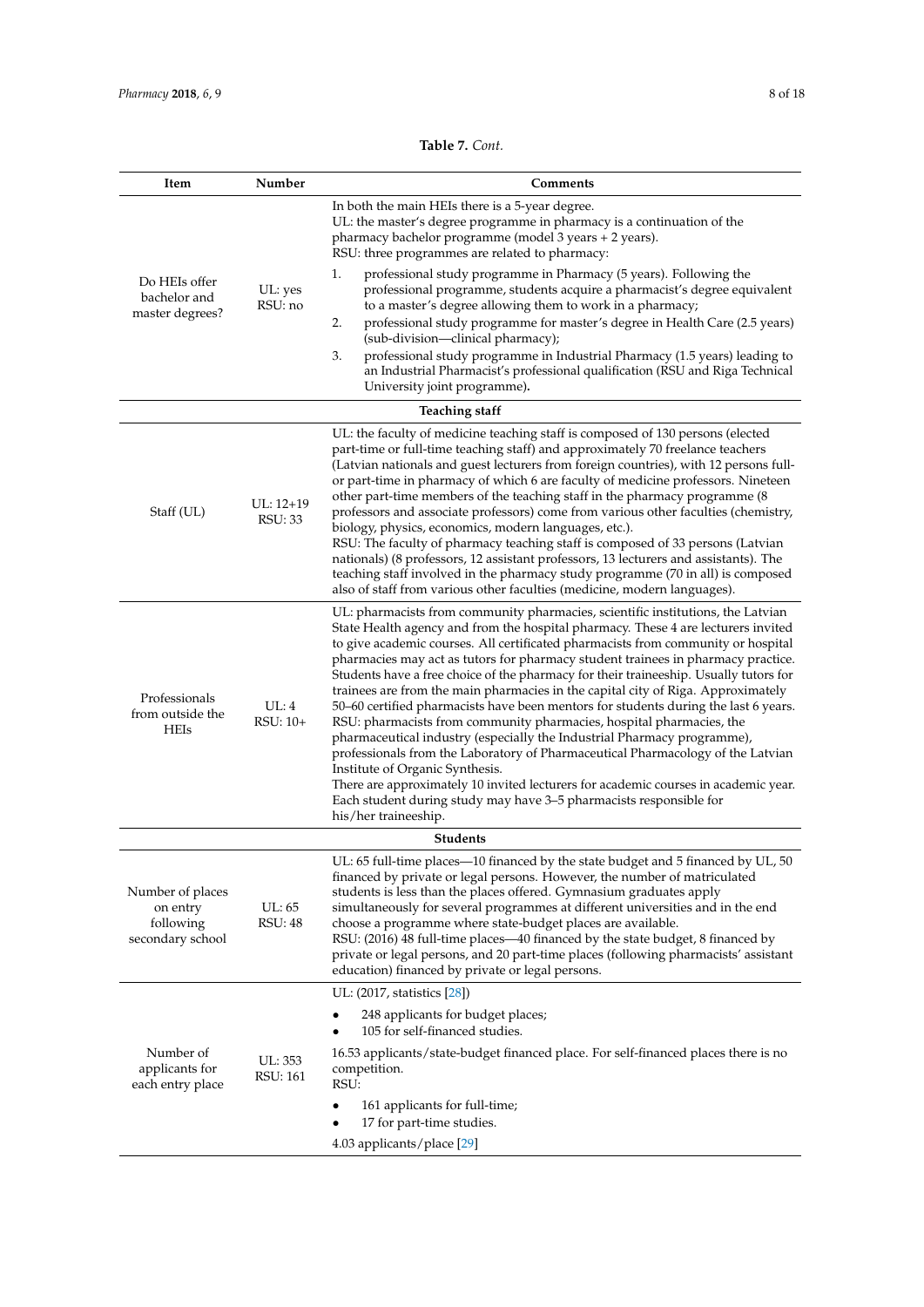**Table 7.** *Cont.*

<span id="page-8-0"></span>

| Item                                                     | Number                                                                                                                                                                                                                                                                                                                    | Comments                                                                                                                                                                                                                                                                                                                                                                                                                                                                                                                                                                                                                                                                                                                                                                         |  |  |  |
|----------------------------------------------------------|---------------------------------------------------------------------------------------------------------------------------------------------------------------------------------------------------------------------------------------------------------------------------------------------------------------------------|----------------------------------------------------------------------------------------------------------------------------------------------------------------------------------------------------------------------------------------------------------------------------------------------------------------------------------------------------------------------------------------------------------------------------------------------------------------------------------------------------------------------------------------------------------------------------------------------------------------------------------------------------------------------------------------------------------------------------------------------------------------------------------|--|--|--|
|                                                          |                                                                                                                                                                                                                                                                                                                           | <b>Students</b>                                                                                                                                                                                                                                                                                                                                                                                                                                                                                                                                                                                                                                                                                                                                                                  |  |  |  |
| Specific<br>pharmacy-related<br>entrance<br>examination. | No                                                                                                                                                                                                                                                                                                                        | UL: requires a General Certificate of Secondary Education with good results in the<br>centralised national examination in chemistry (A-D level), Latvian and foreign<br>languages. Assessment in chemistry is the determinant.<br>RSU: requires a General Certificate of Secondary Education and centralised<br>national examination in chemistry, Latvian and a foreign language. The main<br>admission requirement is the assessment in the centralised examination in<br>chemistry. In case of equal number of points, competition is determined by the<br>centralised examination assessment in Latvian and in the foreign language.<br>Part-time students are admitted on the basis of the average grade of their<br>secondary school and 1st Medical College certificates. |  |  |  |
| Graduates that<br>become registered<br>pharmacists.      |                                                                                                                                                                                                                                                                                                                           | UL: masters programme graduates and graduates from the RSU pharmacy<br>programme become registered pharmacists if they work in pharmacies. In other<br>work places registration is not obligatory. About 90% of graduates start to work in<br>pharmacies. Later some of them change their working place.<br>RSU (2017): 26 full-time graduates and 1 part-time graduate, 2 industrial pharmacy<br>graduates.                                                                                                                                                                                                                                                                                                                                                                     |  |  |  |
|                                                          |                                                                                                                                                                                                                                                                                                                           | Advanced entry                                                                                                                                                                                                                                                                                                                                                                                                                                                                                                                                                                                                                                                                                                                                                                   |  |  |  |
| Entrance after a<br>first bachelor<br>year.              | Yes                                                                                                                                                                                                                                                                                                                       | UL: the details of the study programme, study courses, credit points acquired the<br>first HEI are evaluated.<br>RSU compares the content and volume of the study courses with appropriate<br>study courses in the RSU pharmacy programme and decides which courses can be<br>accepted and which courses need additional examinations.                                                                                                                                                                                                                                                                                                                                                                                                                                           |  |  |  |
|                                                          | Fees per year                                                                                                                                                                                                                                                                                                             |                                                                                                                                                                                                                                                                                                                                                                                                                                                                                                                                                                                                                                                                                                                                                                                  |  |  |  |
| For home and EU<br>students                              | For UL and RSU:<br>for full-time home students the fee is 2000 $\epsilon$ per year, for UL the<br>state budget place financing is €3386 for bachelor studies and €3558<br>for master's studies:<br>for RSU state budget place financing for pharmacy studies is $€4475;$<br>for part-time home students $£1620$ per year. |                                                                                                                                                                                                                                                                                                                                                                                                                                                                                                                                                                                                                                                                                                                                                                                  |  |  |  |
| For non-EU<br>students                                   | UL:<br>bachelor programme: €4800/year, master's: €5660/year<br>RSU:<br>1st and 2nd year–€8000 per year,<br>3rd, 4th and 5th year–€9000 per year                                                                                                                                                                           |                                                                                                                                                                                                                                                                                                                                                                                                                                                                                                                                                                                                                                                                                                                                                                                  |  |  |  |

Table [8](#page-8-1) below contains details of specialisation electives.

# **Table 8.** Specialisation electives in pharmacy HEIs.

<span id="page-8-1"></span>

| Item                                          |         | Comments                                                                                                                                                                                                                                                                                                                                                                                       |  |  |  |
|-----------------------------------------------|---------|------------------------------------------------------------------------------------------------------------------------------------------------------------------------------------------------------------------------------------------------------------------------------------------------------------------------------------------------------------------------------------------------|--|--|--|
| Do HEIs provide<br>specialised courses?       | Partial | The UL pharmacy programme (bachelor plus master's) and the RSU 5-year<br>pharmacy programme are aligned with practice in community pharmacies.<br>Thus the main "specialisation" is pharmaceutical care. Pharmacists can obtain<br>other individual skills in other life science branches or during the ERASMUS<br>exchange programme.<br>In addition to the above, RSU has 2 specialisations: |  |  |  |
|                                               |         | clinical pharmacy; and<br>industrial pharmacy.                                                                                                                                                                                                                                                                                                                                                 |  |  |  |
| Specialisation<br>provided by other<br>means? |         | RSU teaches courses in subjects such as hospital pharmacy, industrial<br>technology of drug forms, etc., but these do not lead to a recognised<br>specialisation diploma.<br>RSU has opened two programmes for pharmacist specialisation:                                                                                                                                                      |  |  |  |
|                                               |         | clinical pharmacy master's degree programme; and<br>(recently) together with Riga Technical University professional Industrial<br>٠<br>pharmacy a 1.5-year programme.                                                                                                                                                                                                                          |  |  |  |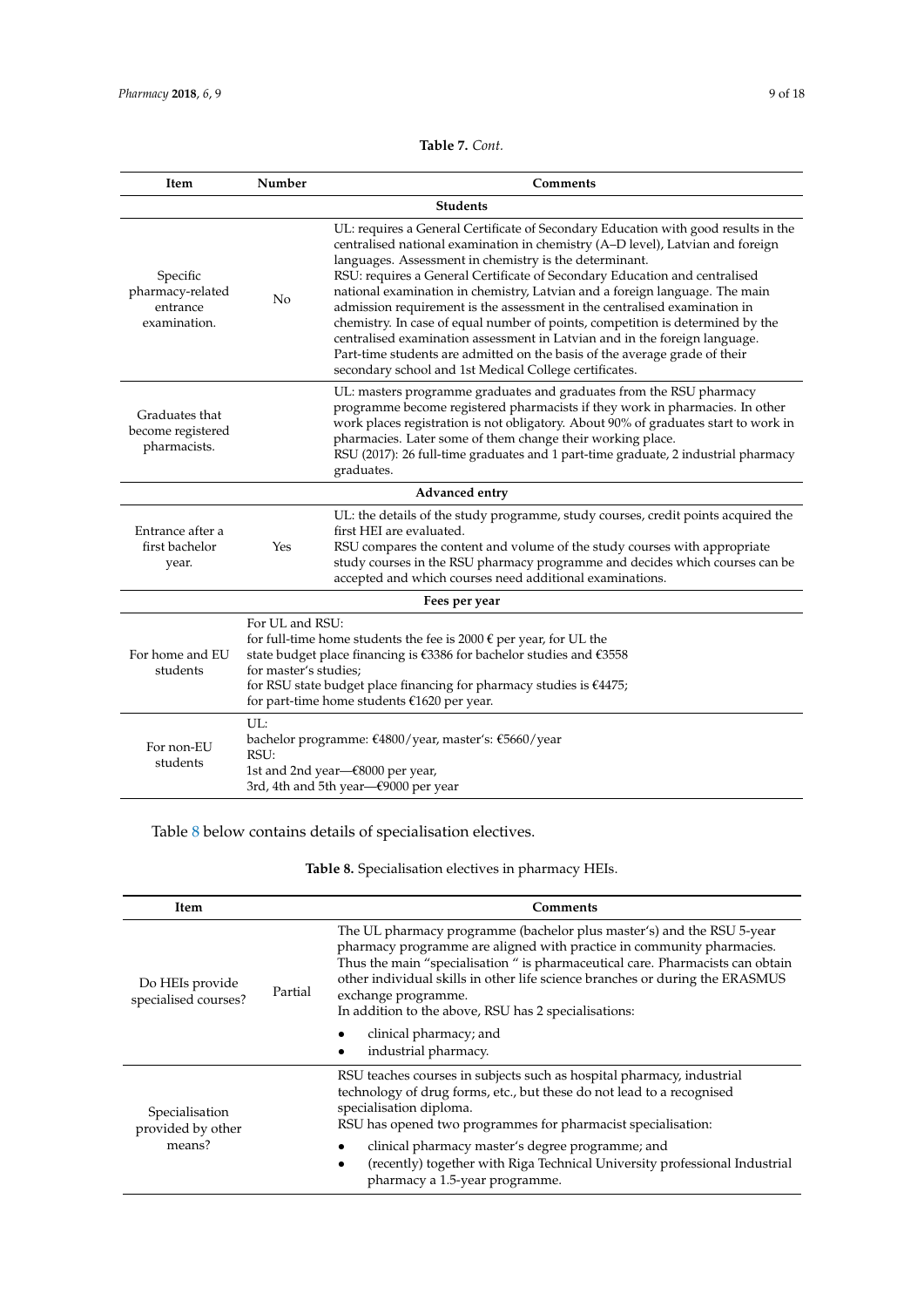<span id="page-9-0"></span>Table [9](#page-9-0) provides details of past and present changes in pharmacy education and training in Latvia.

**Table 9.** Past and present changes in education and training in Latvian pharmacy HEIs.

| Item                                               |                  | <b>Comments</b>                                                                                                                                                                                                                                                                                                                                                                                                                                                                                                                                                                                                                                                                                                                                                                                                                   |
|----------------------------------------------------|------------------|-----------------------------------------------------------------------------------------------------------------------------------------------------------------------------------------------------------------------------------------------------------------------------------------------------------------------------------------------------------------------------------------------------------------------------------------------------------------------------------------------------------------------------------------------------------------------------------------------------------------------------------------------------------------------------------------------------------------------------------------------------------------------------------------------------------------------------------|
|                                                    |                  | UL: the pharmacy programme was opened in 2000 and therefore it was<br>constructed according to the Bologna Declaration as two<br>programmes—bachelor and master's degree programmes with an ECTS credit<br>point system, a diploma supplement, traineeship of 6 months in the 2nd year of<br>master's studies, compulsory and elective subjects, and a student's research<br>project.<br>RSU:                                                                                                                                                                                                                                                                                                                                                                                                                                     |
| Have there been                                    |                  | Introduction of outcomes-based pharmaceutical education.<br>Revision of pharmacy study programme, implementation of such study<br>$\bullet$<br>courses as clinical trials, placement in industrial pharmacy, placement in<br>hospital pharmacy, four National Degree exams instead of two, one in<br>pharmaceutical care.                                                                                                                                                                                                                                                                                                                                                                                                                                                                                                         |
| any major changes<br>since 1999?                   | Yes<br>$\bullet$ | Transformation of Clinical Pharmacy study programme in 2013 from<br>academic (2 years) to professional course (2.5 years) by implementing<br>six-month placement in clinical pharmacy in hospitals.                                                                                                                                                                                                                                                                                                                                                                                                                                                                                                                                                                                                                               |
|                                                    |                  | New joint study programme in Industrial Pharmacy since 2015.<br>2016: the Academic Information Centre of Latvia started the<br>implementation of the European Science Foundation project "Support for<br>Meeting the Requirements Set for EQAR (European Quality Assurance<br>Register for Higher Education) Agency". The aim of the project is to<br>ensure support for meeting the requirements set by EQAR, including<br>raising the quality of the agency and strengthening its capacity. RSU<br>participated in the project regarding the accreditation of the management<br>of studies for Health Care. In 2017 the expert team recommended the<br>accreditation of the study direction Health Care for all pharmacy<br>programmes of RSU for a term of 6 years.                                                            |
|                                                    |                  | UL:                                                                                                                                                                                                                                                                                                                                                                                                                                                                                                                                                                                                                                                                                                                                                                                                                               |
| Are any major<br>changes envisaged<br>before 2019? | Yes              | Introduction of outcomes-based pharmaceutical education<br>$\bullet$<br>Improvement of the assessment system. Introduction of e-learning in<br>٠<br>full-time studies and part of courses in English.<br>RSU: the implementation of the recommendations of the expert team:<br>"It is recommended to recruit additional younger academic staff with<br>good command of English. The study infrastructure should be further<br>improved along with the material technical provisions at laboratories.<br>The quality assurance system of the pharmacy programme with low<br>student feedback response rates needs more transparency and revision.<br>Ensure a consistent and fair approach to the allocation of credit points."<br>Mapping of study programmes, study course outcomes, with<br>pharmacist's professional standard. |

The main changes envisaged are the further alignement with EU norms and the introduction of outcomes-based learning of elements in English.

## *3.3. Teaching and Learning Methods*

Table [10](#page-10-0) provides details of hours by learning method (for further details on the definitions of the different methods see Reference [\[1\]](#page-16-0)).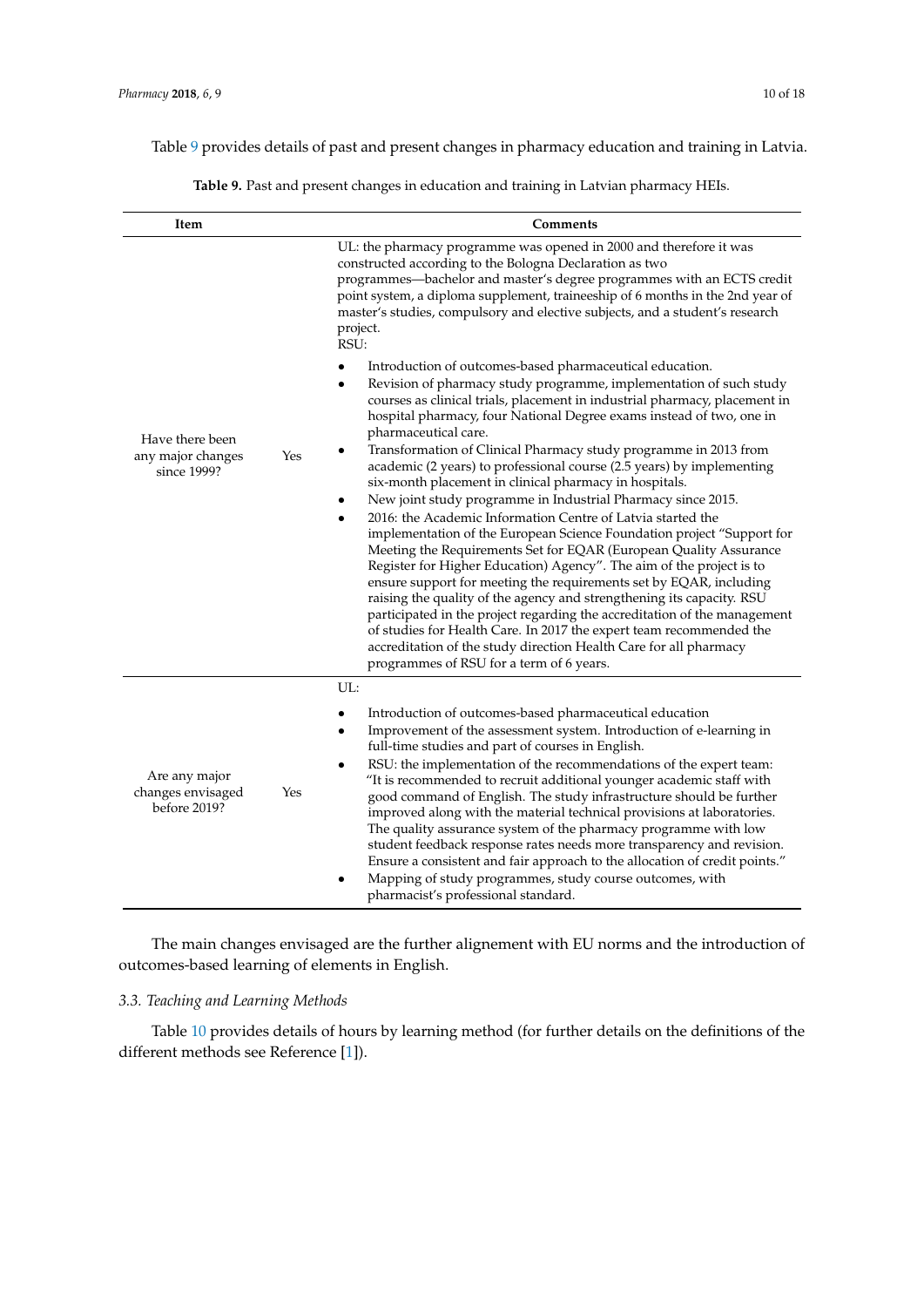| UL                                                           |                                     |                   |                   |                              |                   |              |                |
|--------------------------------------------------------------|-------------------------------------|-------------------|-------------------|------------------------------|-------------------|--------------|----------------|
| Method                                                       | <b>Bachelor</b><br>Programme Year 1 | Year <sub>2</sub> | Year <sub>3</sub> | Master's<br>Programme Year 1 | Year <sub>2</sub> | <b>Total</b> | $\frac{0}{0}$  |
| Lecture                                                      | 300                                 | 400               | 250               | 300                          | $\mathbf{0}$      | 1250         | 24             |
| Tutorial                                                     | 20                                  | 20                | $\overline{0}$    | 50                           | $\mathbf{0}$      | 90           | 2              |
| Practical                                                    | 200                                 | 200               | 250               | 250                          | $\mathbf{0}$      | 900          | 18             |
| Project (bachelor thesis 400<br>h and master's thesis 800 h) | 0                                   | $\mathbf{0}$      | 400               | $\mathbf{0}$                 | 800               | 1200         | 24             |
| Traineeship (6 months)                                       | $\boldsymbol{0}$                    | $\mathbf{0}$      | $\Omega$          | 160                          | 800               | 960          | 19             |
| Electives                                                    | 200                                 | 100               | 60                | 120                          | $\mathbf{0}$      | 480          | 9              |
| Optional                                                     | 80                                  | 80                | 40                | $\mathbf{0}$                 | $\mathbf{0}$      | 200          | $\overline{4}$ |
| <b>Total</b>                                                 | 800                                 | 800               | 1000              | 880                          | 1600              | 5080         | 100            |
|                                                              |                                     | RSU.              |                   |                              |                   |              |                |
| Method                                                       | Year 1                              | Year <sub>2</sub> | Year <sub>3</sub> | Year 4                       | Year 5            | <b>Total</b> | $\%$           |
| Lecture                                                      | 190                                 | 130               | 187               | 126                          | $\boldsymbol{0}$  | 633          | 9              |
| Tutorial                                                     | 47                                  | 32                | 44                | 46                           | $\Omega$          | 169          | 2              |
| Practical                                                    | $540 + 540$                         | $561 + 561$       | $598 + 598$       | $724 + 724$                  | 160               | 5006         | 67.5           |
| Project                                                      | 0                                   | $\mathbf{0}$      | $\overline{0}$    | $\mathbf{0}$                 | 320               | 320          | $\overline{4}$ |
| Traineeship (hospital)                                       | $\mathbf{0}$                        | $\mathbf{0}$      | $\mathbf{0}$      | $\mathbf{0}$                 | 54                | 54           | 0.7            |
| Traineeship-community                                        | 20                                  | $\mathbf{0}$      | $\overline{0}$    | $\Omega$                     | 648               | 668          | 9              |
| Optional/electives                                           | 80                                  | 160               | 80                | 160                          | 80                | 560          | 8              |
| <b>Total</b>                                                 | 1417                                | 1444              | 1507              | 1780                         | 1262              | 7410         | 100            |

<span id="page-10-0"></span>**Table 10.** Student hours by learning method: University of Latvia (UL, top), Riga Stradins University (RSU, bottom).

The pharmacy programme of UL consists of obligatory and elective courses and includes lectures, seminars, presentation of reports, practicals, and presentation of research projects. Lectures, tutorials and practicals are given in the first 4 years (3 years bachelor programme and 1 year master's programme with additional work on thesis). Electives are of 2 kinds: compulsory electives are pharmacy-oriented; free-choice electives may be from other programs and other faculties, and can be from the humanities. Traineeship is carried out in the first and second year of master's programme years. The main components of the courses are lectures (24%), practicals (18%) and project work (24%), with traineeship at 19%. The bachelor thesis provides 15 ECTS and corresponds to 2.5 calendar months; it is an individual research project and so how many hours one needs to work depends on the chosen topic; an estimation is given in Table [10.](#page-10-0) In the same way, the master's thesis cannot be calculated in hours. It provides 30 ECTS and corresponds to 5 calendar months or 1 semester. It also is an individual research project. Traineeship is at the end of the programme before the master's thesis and can be carried out at community pharmacies or 3 months in a community pharmacy plus 3 months at a hospital pharmacy. It is also possible to do 3 months at a pharmacy in another country under the ERASMUS training programme [\[6\]](#page-16-5) plus 3 months in a Latvian pharmacy.

At RSU there is a substantial number of practical hours (67.5%) that consist of practical work in a laboratory in contact with teaching staff and student's individual work. Lectures and electives are validated at a session of the faculty committee and then by the University Senate, as is the traineeship that occurs in the 5th year and occupies 13% of the time.

#### *3.4. Subject Areas*

Table [11](#page-11-0) provides details of student hours by subject area (for further details on the definitions of the subject areas see Reference [\[1\]](#page-16-0)). Student hours are presence hours, not student workload hours. The generic area includes all issues that do not belong directly to a given appropriate course. For example, the competence to find and read scientific literature, to use library and internet data basis, to make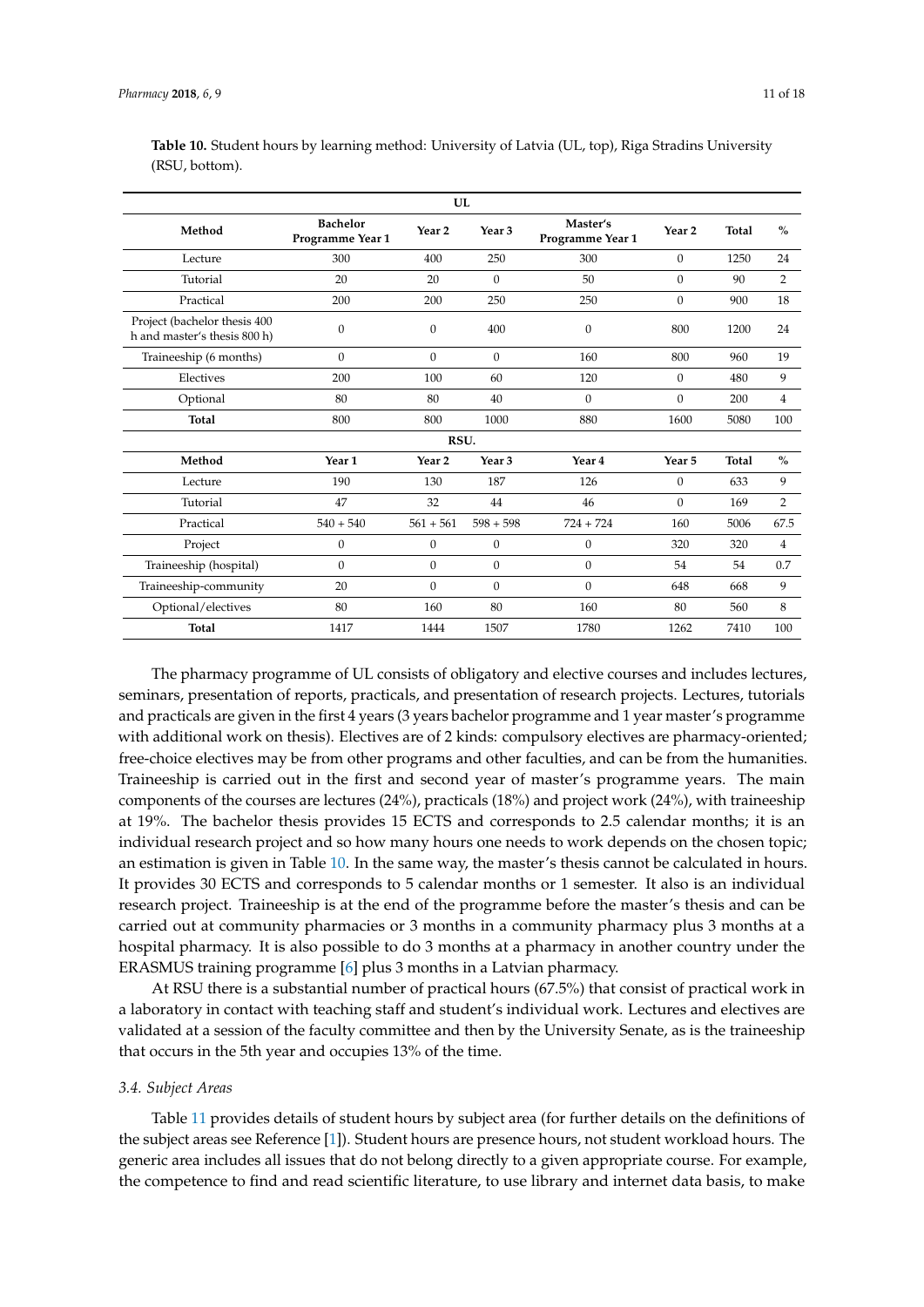presentations and develop presentation skills, to use computer programs, to write short scientific literature reviews, to use languages (foreign and Latin), and to use simple laboratory techniques, common in all laboratories. For the generic area, an estimation is given as these hours do not constitute a separate course but are embedded in other courses.

<span id="page-11-0"></span>**Table 11.** Student hours by subject area: University of Latvia (UL, top), Riga Stradins University (RSU, bottom).

|                     |                           |                   | UL                |                           |                   |              |                |
|---------------------|---------------------------|-------------------|-------------------|---------------------------|-------------------|--------------|----------------|
| <b>Subject Area</b> | Bachelor Programme Year 1 | Year <sub>2</sub> | Year <sub>3</sub> | Master's Programme Year 1 | Year <sub>2</sub> | <b>Total</b> | $\frac{0}{0}$  |
| <b>CHEMSCI</b>      | 250                       | 250               | 200               | 70                        | $\overline{0}$    | 770          | 15             |
| PHYSMATH            | $\mathbf{0}$              | 50                | $\mathbf{0}$      | 50                        | $\overline{0}$    | 100          | 2              |
| <b>BIOLSCI</b>      | 100                       | 100               | $\boldsymbol{0}$  | 100                       | $\mathbf{0}$      | 300          | 6              |
| <b>PHARMTECH</b>    | 50                        | 100               | 200               | 100                       | $\boldsymbol{0}$  | 450          | 9              |
| <b>MEDISCI</b>      | 250                       | 300               | 200               | 200                       | $\boldsymbol{0}$  | 950          | 19             |
| <b>LAWSOC</b>       | 50                        | $\boldsymbol{0}$  | $\boldsymbol{0}$  | 100                       | $\boldsymbol{0}$  | 150          | 3              |
| <b>GENERIC</b>      | 100                       | $\mathbf{0}$      | 0                 | 100                       | $\mathbf{0}$      | 200          | $\overline{4}$ |
| <b>TRAINEESHIP</b>  | $\mathbf{0}$              | $\mathbf{0}$      | $\overline{0}$    | 160                       | 800               | 960          | 19             |
| PROJECT             | $\mathbf{0}$              | $\mathbf{0}$      | 400               | $\mathbf{0}$              | 800               | 1200         | 24             |
| Total               | 800                       | 800               | 1000              | 880                       | 1600              | 5080         | 100            |
|                     |                           |                   | <b>RSU</b>        |                           |                   |              |                |
| <b>Subject Area</b> | Year <sub>1</sub>         | Year <sub>2</sub> | Year <sub>3</sub> | Year 4                    | Year 5            | <b>Total</b> | $\frac{0}{0}$  |
| <b>CHEMSCI</b>      | 270                       | 273               | 160               | 156                       | $\mathbf{0}$      | 859          | 22             |
| PHYSMATH            | 72                        | $\mathbf{0}$      | 40                | $\mathbf{0}$              | $\mathbf{0}$      | 112          | 3              |
| <b>BIOLSCI</b>      | 160                       | 60                | 40                | $\Omega$                  | $\boldsymbol{0}$  | 260          | 6              |
| PHARMTECH           | 24                        | $\mathbf{0}$      | 392               | 176                       | 6                 | 598          | 15             |
| <b>MEDISCI</b>      | 164                       | 382               | 184               | 250                       | 50                | 1030         | 26             |
| <b>LAWSOC</b>       | 32                        | 40                | $\mathbf{0}$      | 144                       | $\overline{0}$    | 216          | 6              |
| <b>GENERIC</b>      | 40                        | $\mathbf{0}$      | $\mathbf{0}$      | 60                        | $\mathbf{0}$      | 100          | 3              |
| TRAINEESHIP         | 20                        | $\mathbf{0}$      | $\boldsymbol{0}$  | 20                        | 702               | 742          | 19             |
| Total               | 782                       | 755               | 816               | 806                       | 758               | 3917         | 100            |

CHEMSOC: chemical sciences; PHYSMATH: physical and mathematical sciences; BIOLSCI: biological sciences; PHARMTECH: pharmaceutical technology; MEDISCI: medicinal sciences; LAWSOC: law and social sciences; GENERIC: generic competences.

Taking the MEDISCI/CHEMSCI ratio  $(950/770 = 1.23$  for UL and  $1,030/859 = 1.19$  for RSU) as an indicator of the nature of the content of the M. Pharm. degree courses [\[30\]](#page-17-2), it appears that both are balanced; elsewhere in the EU the courses of some member states, e.g., Ireland (ratio = 2.6) are oriented towards medicinal sciences [\[30\]](#page-17-2). It should be noted that in a pharmacy department attached to a medical faculty (UL) and a department that is independent (RSU), ratios are very similar, viz 1.23 and 1.19, respectively.

Full details of the programmes are available on the website of the lists of the accredited study programmes at Latvian universities [\[31\]](#page-17-3). The difference in the total number of hours between this table and Table [10](#page-10-0) is explained by the fact that Table [11](#page-11-0) concerns, essentially, contact hours whereas Table [10](#page-10-0) concerns student hours.

At RSU in each study year students have the opportunity to choose elective courses. The hours spent for each area depends on the student's choice; for example, a student can increase his/her PHARMTECH knowledge by choosing "Drug registration" or his/her BIOLSCI knowledge by choosing "Pharmaco-genetics".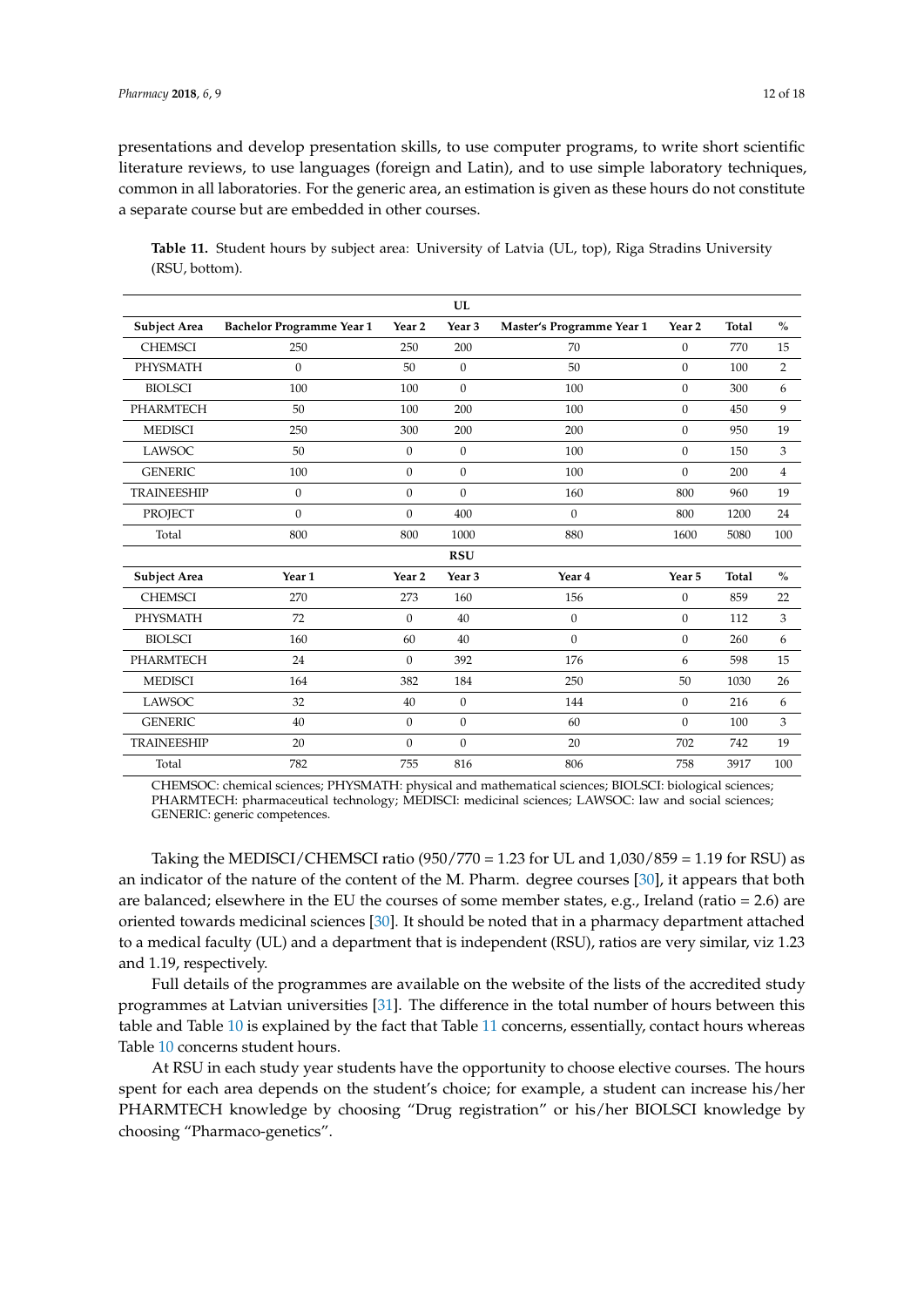# *3.5. Impact of the Bologna Principles [\[3\]](#page-16-2)*

Table [12](#page-13-0) provides details the various ways in which the Bologna declaration impacts on the pharmacy HEIs of Latvia.

| Item                                                                                                             |                        | Comments                                                                                                                                                                                                                                                                                                                                                                                                                                                                                                                                                                                                                                                                                                                                                                                                                                                                                                                                                                                                                                                                                                                                 |
|------------------------------------------------------------------------------------------------------------------|------------------------|------------------------------------------------------------------------------------------------------------------------------------------------------------------------------------------------------------------------------------------------------------------------------------------------------------------------------------------------------------------------------------------------------------------------------------------------------------------------------------------------------------------------------------------------------------------------------------------------------------------------------------------------------------------------------------------------------------------------------------------------------------------------------------------------------------------------------------------------------------------------------------------------------------------------------------------------------------------------------------------------------------------------------------------------------------------------------------------------------------------------------------------|
| "Comparable degrees<br>with diploma<br>supplement"                                                               | Yes                    | UL: since 2004. Students receive a diploma supplement.<br>RSU: together with their pharmacy diploma graduates also receive a<br>diploma supplement in Latvian and English.                                                                                                                                                                                                                                                                                                                                                                                                                                                                                                                                                                                                                                                                                                                                                                                                                                                                                                                                                               |
| "Two main cycles (B<br>and M) with entry<br>and exit at B level"                                                 | UL: Partial<br>RSU: No | UL has a 3-year bachelor degree which leads automatically to a 2-year<br>master's degree.                                                                                                                                                                                                                                                                                                                                                                                                                                                                                                                                                                                                                                                                                                                                                                                                                                                                                                                                                                                                                                                |
| "European Credit<br>Transfer System<br>(ECTS) system of<br>credits with links to<br>life-long<br>learning (LLL)" | Yes                    | UL: national credit points (CP) are linked to ECTS and 1 CP corresponds to<br>1.5 ECTS in Latvian universities. ECTS are also given for all courses and<br>shown in the course catalogue and in the diploma supplement. ERASMUS<br>exchange students receive ECTS and UL validates ECTS obtained in<br>other countries.<br>RSU: the system is similar to that above. ECTS can also be acquired in a<br>non-HEI context, e.g., students undergoing a traineeship in another<br>member state will be assessed in ECTS.                                                                                                                                                                                                                                                                                                                                                                                                                                                                                                                                                                                                                     |
| "Addressing<br>obstacles to mobility"                                                                            |                        | UL: mobility is organized within the framework of the ERASMUS exchange<br>or training programme or with different fellowships.<br>Non-ERASMUS mobility is possible through fellowships such as the<br>Fulbright fellowship, fellowships from other universities, support from<br>sponsors, etc.<br>The university international office and persons in the faculty responsible for<br>the ERASMUS exchange programmes help with housing and information;<br>language courses are available. Every year 7-8 pharmacy students receive<br>ERASMUS fellowships. The number of incoming students in the pharmacy<br>programme from other countries is irregular. For UL students, the main<br>mobility problem is finance and the fact that our students work in parallel<br>to studying. For incoming students, the main problem is the<br>Latvian language.<br>RSU has a similar system. Language courses for students are also<br>organised. Exchange is organised with the Netherlands, Germany, Portugal,<br>Spain and Poland. Approximately 2-3 pharmacy students have the<br>opportunity to receive an ERASMUS+ fellowship every year. |
| European/international<br>quality assurance of<br>courses                                                        | Yes                    | UL: the programme is evaluated by international experts and this involves<br>site visits. The accreditation body is the Higher Education Quality Agency<br>$(AIKA)$ [32].<br>AIKA invites international and national experts to site visits and after that<br>experts write their evaluation report. The final decision lies with the<br>Council of Higher Education and the Accreditation Commission of the<br>university. The study programmes were also evaluated by the European<br>University Association [33].<br>RSU: a similar system with international experts is used (see Table 9).                                                                                                                                                                                                                                                                                                                                                                                                                                                                                                                                          |
| European dimension                                                                                               | Yes                    | UL: the faculty of medicine has experience of teaching foreign students in<br>the General Medicine programme, where 20% of the programme is in<br>English; some of these students change and are enrolled in the pharmacy<br>programme. Students attend summer schools when financially possible.<br>Visiting researchers from Germany, USA and The Netherlands, etc. are<br>invited to give lectures. Recently, courses (6 ECTS) in the bachelor<br>programme and 12 ECTS in the master's programme have been given<br>in English.<br>RSU: our vision is a modern, prestigious university acknowledged in<br>Europe and the world in the fields of healthcare and social sciences, with<br>the human being at its centre of attention.<br>RSU has international students from 53 countries (42% from Germany, 18%<br>from Sweden.)                                                                                                                                                                                                                                                                                                      |

**Table 12.** Ways in which the Bologna declaration impacts on Latvian pharmacy HEIs.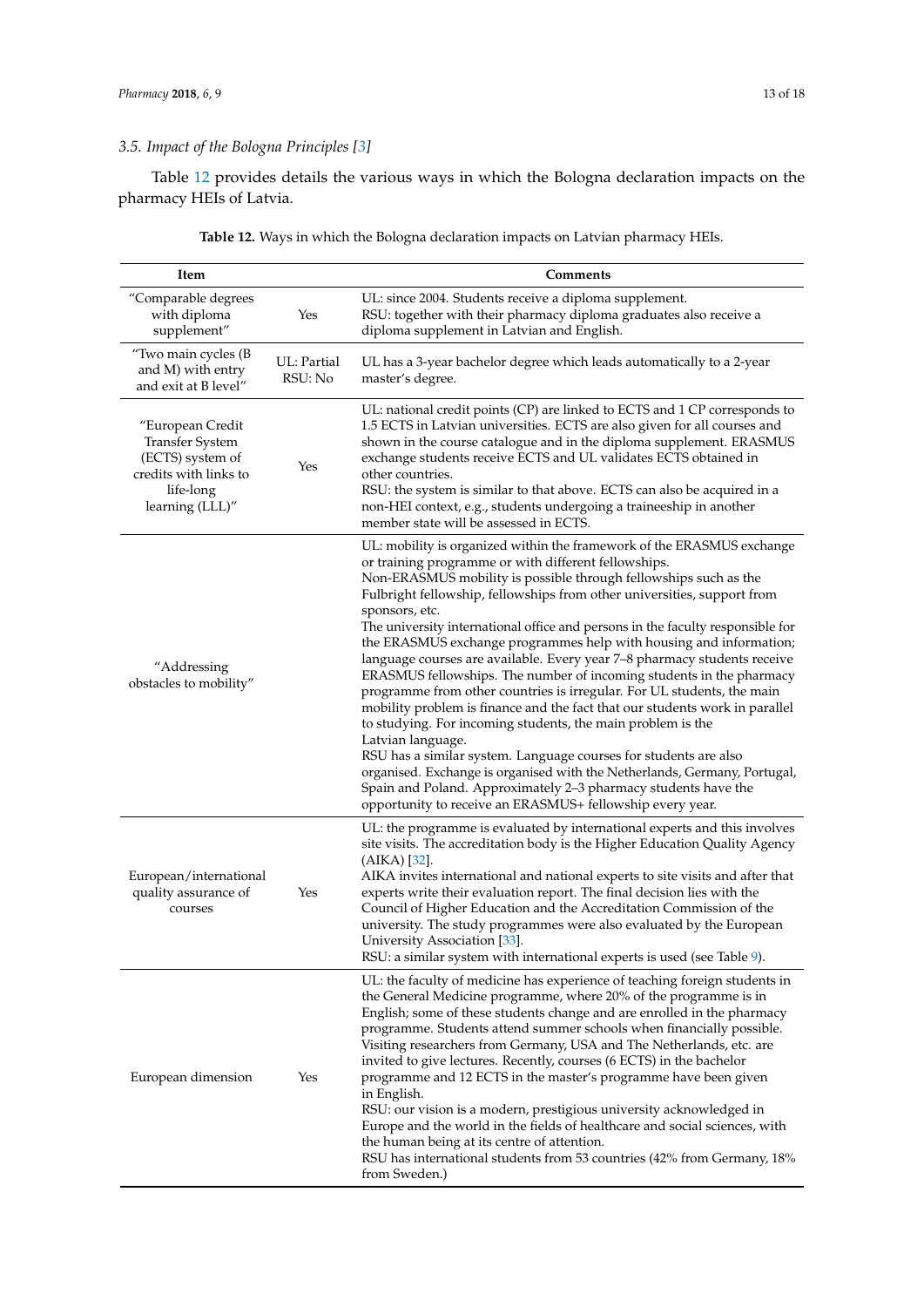<span id="page-13-0"></span>

| Item                                                          |     | Comments                                                                                                                                                                                                                                                                                                                                                                                                                                                                           |
|---------------------------------------------------------------|-----|------------------------------------------------------------------------------------------------------------------------------------------------------------------------------------------------------------------------------------------------------------------------------------------------------------------------------------------------------------------------------------------------------------------------------------------------------------------------------------|
| <b>ERASMUS</b> staff<br>exchange to Latvia<br>from elsewhere  | Yes | UL: 1 staff month. Each year there is an exchange with Germany,<br>Netherlands, Bulgaria, Italy.<br>RSU: only short-term exchange (1 week) is possible.                                                                                                                                                                                                                                                                                                                            |
| <b>ERASMUS</b> staff<br>exchange from Latvia<br>to other HEIs | Yes | UL: 2 staff months. Each year there is an exchange with Italy, Hungary,<br>Bulgaria and France.<br>RSU: several persons (staff training and teaching visits) in the academic<br>year 2016/2017.                                                                                                                                                                                                                                                                                    |
| ERASMUS student<br>exchange to Latvia<br>from elsewhere       | Yes | UL: 8 student months. As degree studies are in Latvian, foreign students<br>mainly do research and come on ERASMUS fellowships (from Ireland,<br>Germany, The Netherlands, Sweden).<br>RSU: 90 incoming students in 2017. In the pharmacy degree all courses are<br>at the moment in Latvian, which can present a problem. RSU accepts<br>students to do research projects within the framework of the ERASMUS<br>programme, usually 2 incoming students in pharmacy per semester. |
| ERASMUS student<br>exchange from Latvia<br>to other HEIS      | Yes | UL: Each year students go to Finland, Italy, Portugal, The Netherlands,<br>Bulgaria, Estonia or Sweden. Courses that do not correspond to the UL<br>programme are accepted as elective courses or research projects and<br>validated according to credit points obtained abroad.<br>RSU: 3 outgoing students in pharmacy in 2017. There is an ERASMUS<br>exchange in pharmacy with the Netherlands, Germany and Italy.                                                             |

**Table 12.** *Cont.*

Regarding the accreditation of courses, when opening a new programme universities have to receive a license from the government ensuring that the methodologies and procedures of the external evaluation of the quality of the study programme comply with the standards and guidelines developed by the European Association for Quality Assurance in Higher Education [\[24\]](#page-16-17). Only licensed programmes can be opened and, after their first year, can apply for accreditation. The accreditation of programmes is obligatory. The maximal accreditation term is 6 years. After that, re-accreditation or closure follows. Each year a self-assessment of programmes is written and student feedback is gathered after each semester and after each course. The internal quality assurance of the faculty and university system complies with the standards and guidelines for quality assurance in higher education developed by ENQA [\[34\]](#page-17-6). The internal quality assurance system is implemented at the level of faculty and university and is built on the ENQA guidelines, which determine the procedures for approval and periodic evaluation of the programme and the degree awarded, student assessment, academic staff quality, training tools and resources to help students, as well as information systems and public information. Quality assurance is built on internal and external audits, election of the academic staff, and competition for administration positions. The implementation, objectives, and learning outcomes of the programme, as well as the learning process, resources, partnerships, and management systems are reviewed on a regular basis. All study programmes are constantly accredited and re-accredited.

As the courses are based on EU norms, harmonisation does not appear to be a major problem, whereas economic and language difficulties are obstacles to exchange.

#### *3.6. Impact of European Union (EU) Directive 2013/55/EC [\[2\]](#page-16-1)*

Table [13](#page-14-0) provides details the various ways in which the EC directive impacts on pharmacy education and training in Latvia.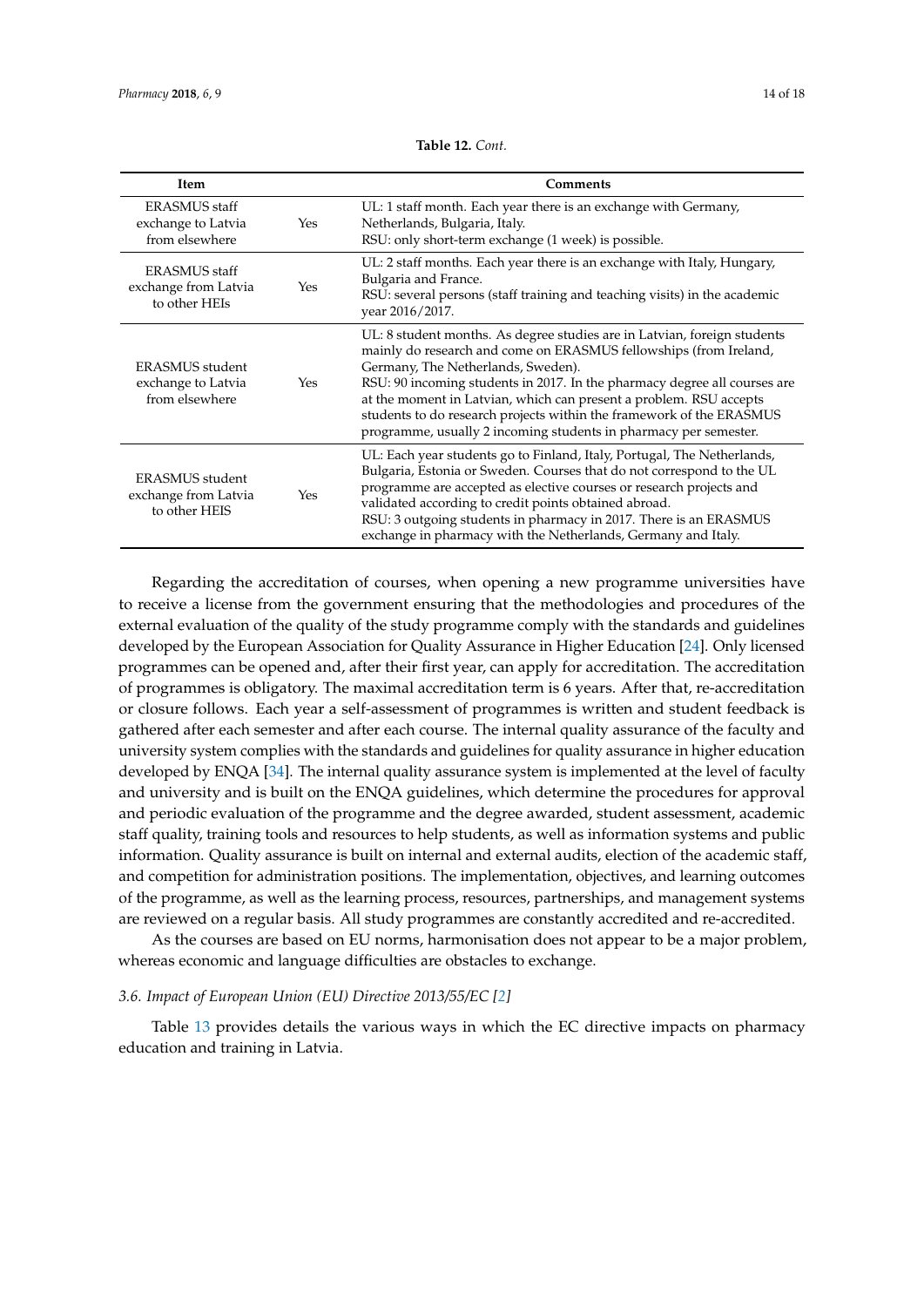<span id="page-14-0"></span>**Table 13.** Ways in which elements of the European Commission (EC) directive (left column) impact on Latvian pharmacy HEIs.

| Item                                                                                                                                                                                                 | Comments                                                                                                                                                                                                                                                                                                                                                                                                                                                                                                                                                                                                                                                                                                                                                                                                                                                                                      |
|------------------------------------------------------------------------------------------------------------------------------------------------------------------------------------------------------|-----------------------------------------------------------------------------------------------------------------------------------------------------------------------------------------------------------------------------------------------------------------------------------------------------------------------------------------------------------------------------------------------------------------------------------------------------------------------------------------------------------------------------------------------------------------------------------------------------------------------------------------------------------------------------------------------------------------------------------------------------------------------------------------------------------------------------------------------------------------------------------------------|
| "Evidence of formal qualifications<br>as a pharmacist shall attest to<br>training of at least five years'<br>duration  "                                                                             | This applies in Latvia.<br>UL: globally we find this acceptable. In Latvia only pharmacists with a<br>master's degree are registered as pharmacists. Persons with a bachelor<br>degree in pharmacy can work in industry, government agencies, in research<br>institutions, etc. However, 99% of pharmacy bachelors continue their<br>studies in a master's degree programme.<br>RSU: five years' education is necessary for pharmacists to develop the<br>required professionalism. Like other health care specialists, a pharmacist<br>must work alongside medical specialists. At the same time, a pharmacist<br>must be able to perform research in chemical and biological areas. Although<br>a long 5-year duration makes a pharmacist's education expensive, quality,<br>professionalism, and the ability to keep up with the latest developments are<br>the most important attributes. |
| " four years of full-time<br>theoretical and practical training at<br>a university or at a higher institute<br>of a level recognised as equivalent,<br>or under the supervision of a<br>university;" | This applies in Latvia.<br>UL: a 4-year programme is acceptable given that with a study year of 10<br>months' duration and 6 months' training, plus a 2.5-month bachelor thesis<br>and 5-month master's thesis, this leaves 26.5 months for theoretical and<br>laboratory training courses.<br>RSU: pharmacists must have the knowledge, skills and competences in<br>many areas. It may be possible to provide a theoretical basis in four years,<br>but not in a shorter time.                                                                                                                                                                                                                                                                                                                                                                                                              |
| $" \dots$ six-month traineeship in a<br>pharmacy which is open to the<br>public or in a hospital, under the<br>supervision of that hospital's<br>pharmaceutical department."                         | This applies in Latvia.                                                                                                                                                                                                                                                                                                                                                                                                                                                                                                                                                                                                                                                                                                                                                                                                                                                                       |

Latvia mainly conforms to the different aspects of the EU directive with, notably, a tunnel degree.

#### **4. Discussion and Conclusions**

Community pharmacies in Latvia sell Rx (prescription) and OTC (over-the-counter) medicines, and provide consulting and diagnostic services.

Pharmacists study five years at one of two universities—UL and RSU. At UL, the programme is based on a bachelor plus master's 3 + 2 years system; graduates receive a health sciences bachelor degree in pharmacy followed by a health sciences master's degree in pharmacy. At RSU, after a seamless 5-years' programme, graduates receive a pharmacist's degree.

The pharmacy curriculum is organized according to the EU directive 2013/55/EU and has the required courses in medical, biological and pharmaceutical subjects, as well as courses in physics, languages, and social science. There is a six months' traineeship in pharmacy at the master's level, following the end of theoretical courses. Both the UL and RSU degree courses are thus adapted to the Bologna principles of student exchange under ERASMUS and other systems. In both courses, "fundamental" sciences such as CHEMSCI, PHYSMATH and BIOLSCI figure mainly in the first 3 years (Table [11\)](#page-11-0), whereas more advanced "pharmaceutical" subjects such as MEDISCI are taught throughout the course i.e., including and up to the end of the 4th year. The 5th year is mainly dedicated to traineeship (Table [10\)](#page-10-0) as in other EU member states [\[1\]](#page-16-0). This chronological coincidence amongst member states in the teaching of subject areas and in traineeship, within the 5-year course, should facilitate student exchange. The latter appears to be more impacted by economic and language problems than by harmonisation.

After three years of practice, university graduates receive a pharmacist's certificate. Pharmacists may own and manage community pharmacies or work at community and hospital pharmacies. The Pharmacy Law of Latvia states that new pharmacies may be opened in the form of a pharmacist's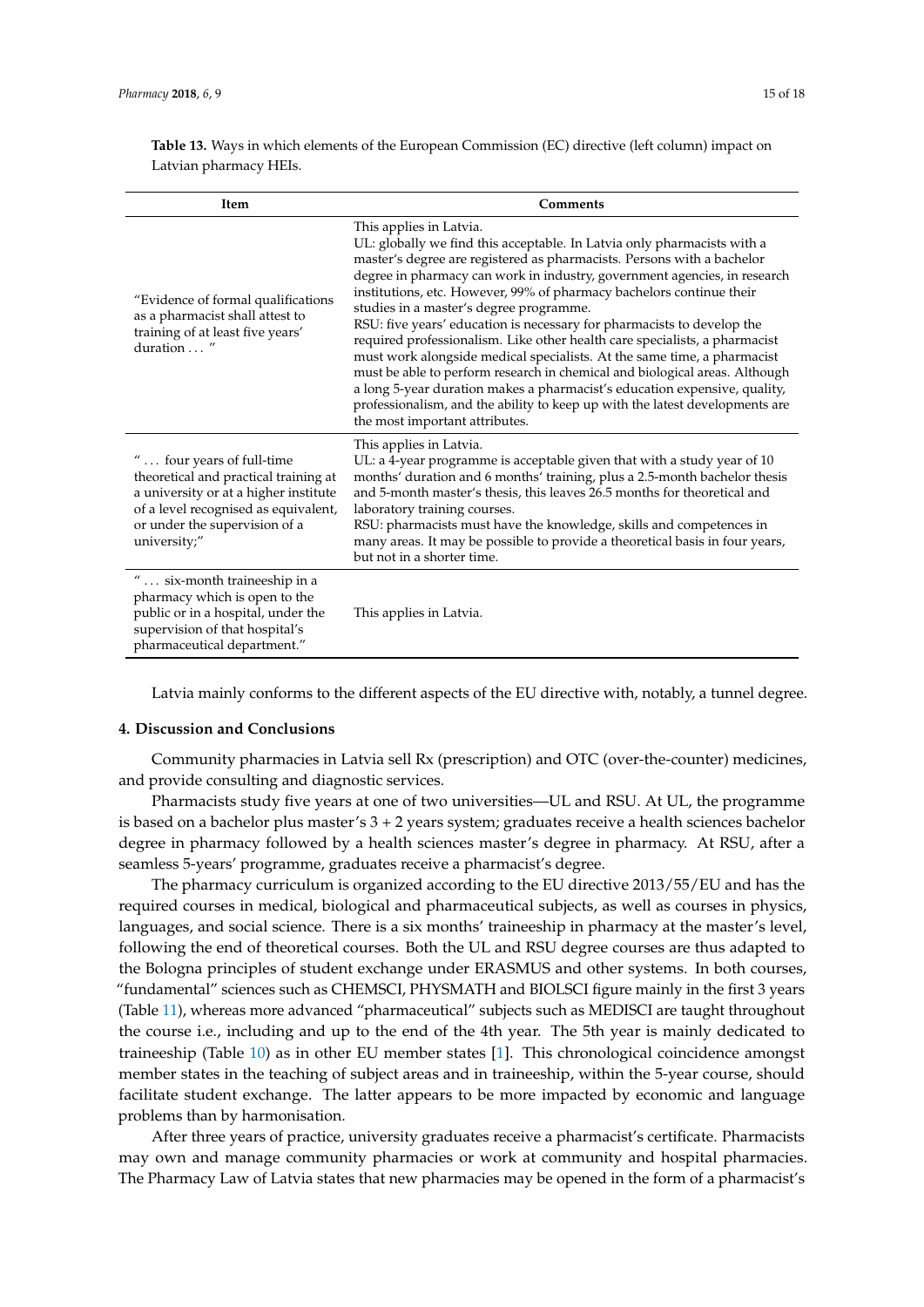practice, joint practice, or a private company. A pharmacy belonging to a municipality has to be headed by a certified pharmacist. A closed-type pharmacy may be opened by a hospital or a day-care facility. After three years of practice, university graduates receive a pharmacist's certificate. To obtain this certificate they have to pass an examination and the certificate is valid for 5 years. During this period, pharmacists have to continue their education and collect 200 academic hours from participation in professional courses, workshops, seminars, etc. After that, pharmacists may apply to the Certification Commission for prolongation of their certificate. In practice, new pharmacies are not being opened and the majority of existing pharmacies now belong to pharmacy chains. Recent amendments to the Pharmacy Law state that a general pharmacy may be established in the form of a pharmacist's practice, a joint practice (a civil law company) or a capital company. If the owner is not a pharmacist, he/she must to conclude a contract with a certified pharmacist providing pharmaceutical care. If the pharmacy takes the form of a capital company either a pharmacist must be a shareholder of not less than 50% of the capital, or certified pharmacists must comprise not less than half of the board members.

Pharmacists' assistants study for 2.5 years at RMC and RCMC; they are employed at community or hospital pharmacies but are not allowed to manage a pharmacy.

Individual specialisation is possible during the bachelor and master's degree theses by choosing a specific laboratory for a thesis in an appropriate topic, and also by choosing the appropriate elective courses. Specialisation is not obligatory, and students may choose more practical pharmacy or clinical courses. RSU offers specialisation programmes in master's level clinical pharmacy and industrial pharmacy. Pharmacists are primarily employed in community pharmacies.

Coming back to the observation in the introduction that the health status and context in Latvia is below the EU average (Table [1\)](#page-1-0), the PHARMINE survey shows that such an observation does not result from a lack of education or practice, which are similar to EU norms. It may be that the answer to this dilemma would be a re-orientation and extension of pharmacy services in areas such as diagnostics, pharmaceutical care, especially concerning chronic illness in the elderly, vaccinations, public health campaigns, etc. Community and hospital pharmacists actively participate in public health activities. For example, together with medical students they measure blood pressure and glucose levels of volunteers in city parks and trains. Pharmacies also organize open days together with distributors of medical devices, such as demonstrations on how to measure bone density, to control obesity, to calculate body mass index, and to evaluate hepatic steatosis. While there is still some way to go until the people of Latvia reach the average health level of European countries, pharmacy practice and education seem well adapted to help in this process. Finally it should be noted that many variables contribute to health disparities within and between countries. Pharmacy may play a part but other influences are much stronger. For example, the cost of health care and access to it are major determinants of health status.

**Acknowledgments:** The authors thank the following people who contributed to the survey: Inta Saprovska, Latvian Branch, European Industrial Pharmacists' Group (EIPG), isaprovska@gmail.com, SIA Berlin-Chemie/ Menarini Baltic, Bauskas street 58a-605, Riga, LV-1004, Latvia, isaprovska@berlin-chemie.com, and [www.menarini.lv;](www.menarini.lv) Anita Senberga, Industrial Pharmacists' Society Section of the Pharmacists' Society of Latvia, Pils iela 21, Rīga, LV-1050, Latvia, anita.senberga@inbox.lv and [https://www.farmaceitubiedriba.lv/;](https://www.farmaceitubiedriba.lv/) and are grateful for the support of the Lifelong Learning Programme of the EU (142078-llp-1-2008-BE-ERASMUS-ECDSP).

**Author Contributions:** Ruta Muceniece, Una Riekstina, Baiba Maurina and Vija Enina provided data and information, and helped with the revisions of the manuscript; Jeffrey Atkinson formatted the data, wrote the manuscript and coordinated the revisions.

**Conflicts of Interest:** The authors declare no conflict of interest.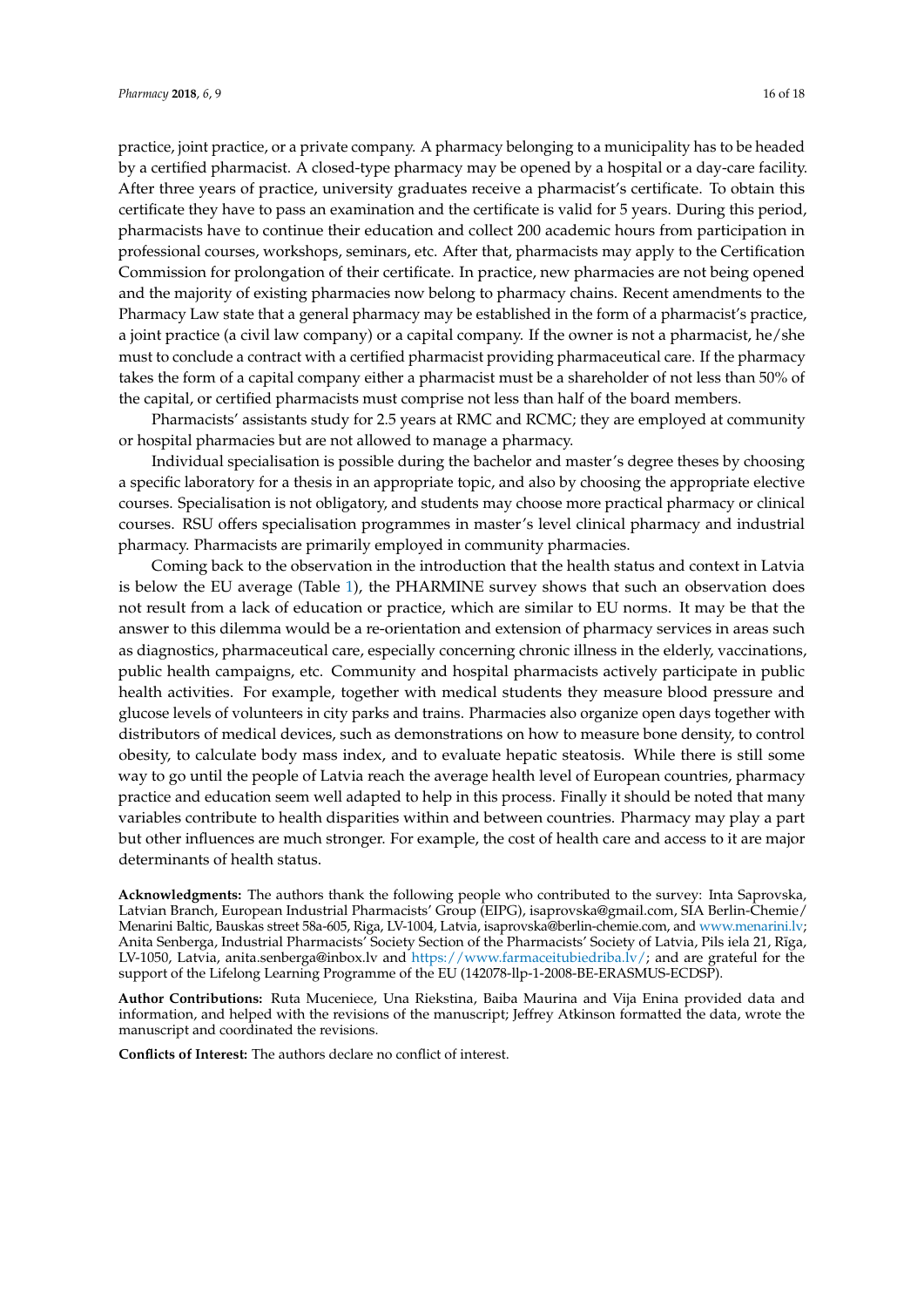# **References**

- <span id="page-16-0"></span>1. Atkinson, J.; Rombaut, B. The 2011 PHARMINE report on pharmacy and pharmacy education in the European Union. *Pharm. Pract.* **2011**, *9*, 169–187. [\[CrossRef\]](http://dx.doi.org/10.4321/S1886-36552011000400001)
- <span id="page-16-1"></span>2. The European Commission Directive 2013/55/EU on Education and Training for Sectoral Practice Such as That of Pharmacy. Available online: [http://eur-lex.europa.eu/legal-content/FR/TXT/?uri=celex:](http://eur-lex.europa.eu/legal-content/FR/TXT/?uri=celex:32013L0055) [32013L0055](http://eur-lex.europa.eu/legal-content/FR/TXT/?uri=celex:32013L0055) (accessed on 5 October 2017).
- <span id="page-16-2"></span>3. The European Higher Education Area (EHEA)—Bologna Agreement of Harmonisation of European University Degree Courses. Available online: <http://www.ehea.info/> (accessed on 5 October 2017).
- <span id="page-16-3"></span>4. World Health Organisation (WHO). Global Health Observatory Statistics 2016. Available online: [http://www.](http://www.who.int/gho/publications/world_health_statistics/2016/Annex_B/en/) [who.int/gho/publications/world\\_health\\_statistics/2016/Annex\\_B/en/](http://www.who.int/gho/publications/world_health_statistics/2016/Annex_B/en/) (accessed on 5 October 2017).
- <span id="page-16-4"></span>5. The Organisation for Economic Co-Operation and Development (OECD). Health Expenditure and Financing. Available online: <http://stats.oecd.org/Index.aspx?DataSetCode=SHA> (accessed on 5 October 2017).
- <span id="page-16-5"></span>6. Erasmus Programme for Student and Staff Exchange in the EU. Available online: [https://info.erasmusplus.](https://info.erasmusplus.fr/) [fr/](https://info.erasmusplus.fr/) (accessed on 5 October 2017).
- <span id="page-16-6"></span>7. Atkinson, J. The Country Profiles of the PHARMINE Survey of European Higher Educational Institutions Delivering Pharmacy Education and Training. *Pharmacy* **2017**, *3*, 34. [\[CrossRef\]](http://dx.doi.org/10.3390/pharmacy5030034) [\[PubMed\]](http://www.ncbi.nlm.nih.gov/pubmed/28970447)
- <span id="page-16-7"></span>8. The Register of the Pharmacists' Society of Latvia (PhSL). Available online: [https://www.farmaceitubiedriba.](https://www.farmaceitubiedriba.lv/en/structure) [lv/en/structure](https://www.farmaceitubiedriba.lv/en/structure) (accessed on 5 October 2017).
- 9. The Pharmacy Department of Ministry of Health. Available online: <http://farmacija-mic.lv/aptiekas/> (accessed on 5 October 2017).
- 10. The Register of Community Pharmacies. Available online: [http://www.zva.gov.lv/doc\\_upl/A-02032010.pdf](http://www.zva.gov.lv/doc_upl/A-02032010.pdf) (accessed on 5 October 2017).
- 11. The Latvian State Statistical Board. Available online: <www.vm.gov.lv> (accessed on 5 October 2017).
- <span id="page-16-9"></span>12. Ministry of Health. Laws and Regulations. Available online: <www.likumi.lv/> (accessed on 5 October 2017).
- <span id="page-16-18"></span>13. Latvian Pharmacists Society. Available online: <www.farmaceitubiedriba.lv> (accessed on 5 October 2017).
- <span id="page-16-15"></span>14. The State Agency of Medicines. Available online: <www.zva.gov.lv> (accessed on 5 October 2017).
- 15. The Latvian Centre of Health Economics. Available online: <www.vec.gov.lv> (accessed on 5 October 2017).
- 16. The Latvian Medicine Information Centre MIC. Available online: <www.farmacija-mic.lv> (accessed on 5 October 2017).
- <span id="page-16-8"></span>17. Latvian Law on the Localisation of Pharmacies and Branch Pharmacies. Available online: [http://www.](http://www.likumi.lv/doc.php?id=60589&from=off) likumi.ly/doc.php?id=60589&from=off (accessed on 5 October 2017).
- <span id="page-16-10"></span>18. The European Council Directive 92/51/EEC on a Second General System for the Recognition of Professional Education and Training. Available online: [http://eur-lex.europa.eu/legal-content/EN/TXT/HTML/?uri=](http://eur-lex.europa.eu/legal-content/EN/TXT/HTML/?uri=LEGISSUM:c11022c&from=EN) [LEGISSUM:c11022c&from=EN](http://eur-lex.europa.eu/legal-content/EN/TXT/HTML/?uri=LEGISSUM:c11022c&from=EN) (accessed on 5 October 2017).
- <span id="page-16-11"></span>19. The Latvian Accreditation Centre (Higher Education Quality Evaluation Centre (HEQEC)). Available online: [http://www.aiknc.lv/lv/prog\\_view.php?id=5517](http://www.aiknc.lv/lv/prog_view.php?id=5517) (accessed on 5 October 2017).
- <span id="page-16-12"></span>20. The Clinical Pharmacy Master Degree Programme at RSU. Available online: [http://www.rsu.lv/eng/study](http://www.rsu.lv/eng/study-here/post-graduate/public-health)[here/post-graduate/public-health](http://www.rsu.lv/eng/study-here/post-graduate/public-health) (accessed on 5 October 2017).
- <span id="page-16-13"></span>21. The Latvian Pharmacists' Society, Member of the European Association of Hospital Pharmacists (EAHP). Available online: <http://www.eahp.eu/about-us/members/latvia> (accessed on 5 October 2017).
- <span id="page-16-14"></span>22. The Certus Report on the Latvian Pharmaceutical Industry. Available online: [http://certusdomnica.lv/wp](http://certusdomnica.lv/wp-content/uploads/2017/04/Certus_Farmacija_2016.pdf)[content/uploads/2017/04/Certus\\_Farmacija\\_2016.pdf](http://certusdomnica.lv/wp-content/uploads/2017/04/Certus_Farmacija_2016.pdf) (accessed on 5 October 2017).
- <span id="page-16-16"></span>23. Zāļu Patēriņa Statistika. Statistics on Medicines Consumption. 2016. Available online: [https://www.zva.](https://www.zva.gov.lv/doc_upl/zva-zstat-2016.pdf?b) [gov.lv/doc\\_upl/zva-zstat-2016.pdf?b](https://www.zva.gov.lv/doc_upl/zva-zstat-2016.pdf?b) (accessed on 5 October 2017).
- <span id="page-16-17"></span>24. The European Federation of Pharmaceutical Industries and Associations (EFPIA). The Pharmaceutical Industry in Figures, Key Data 2017 and 2009. Available online: [https://www.efpia.eu/publications/data](https://www.efpia.eu/publications/data-center/)[center/](https://www.efpia.eu/publications/data-center/) (accessed on 5 October 2017).
- <span id="page-16-19"></span>25. The Latvian Industrial Pharmacists' Society as a Member of the European Industrial Pharmacists' Group (EIPG). Available online: <http://eipg.eu/member-states/> (accessed on 5 October 2017).
- <span id="page-16-20"></span>26. The Latvian National Accreditation Bureau (LATAK). Available online: [http://www.latak.lv/index.php?](http://www.latak.lv/index.php?option=com_content&view=article&id=83&Itemid=160&lang=en) [option=com\\_content&view=article&id=83&Itemid=160&lang=en](http://www.latak.lv/index.php?option=com_content&view=article&id=83&Itemid=160&lang=en) (accessed on 5 October 2017).
- <span id="page-16-21"></span>27. The Ministry of Education and Science. Available online: <www.izm.gov.lv> (accessed on 5 October 2017).